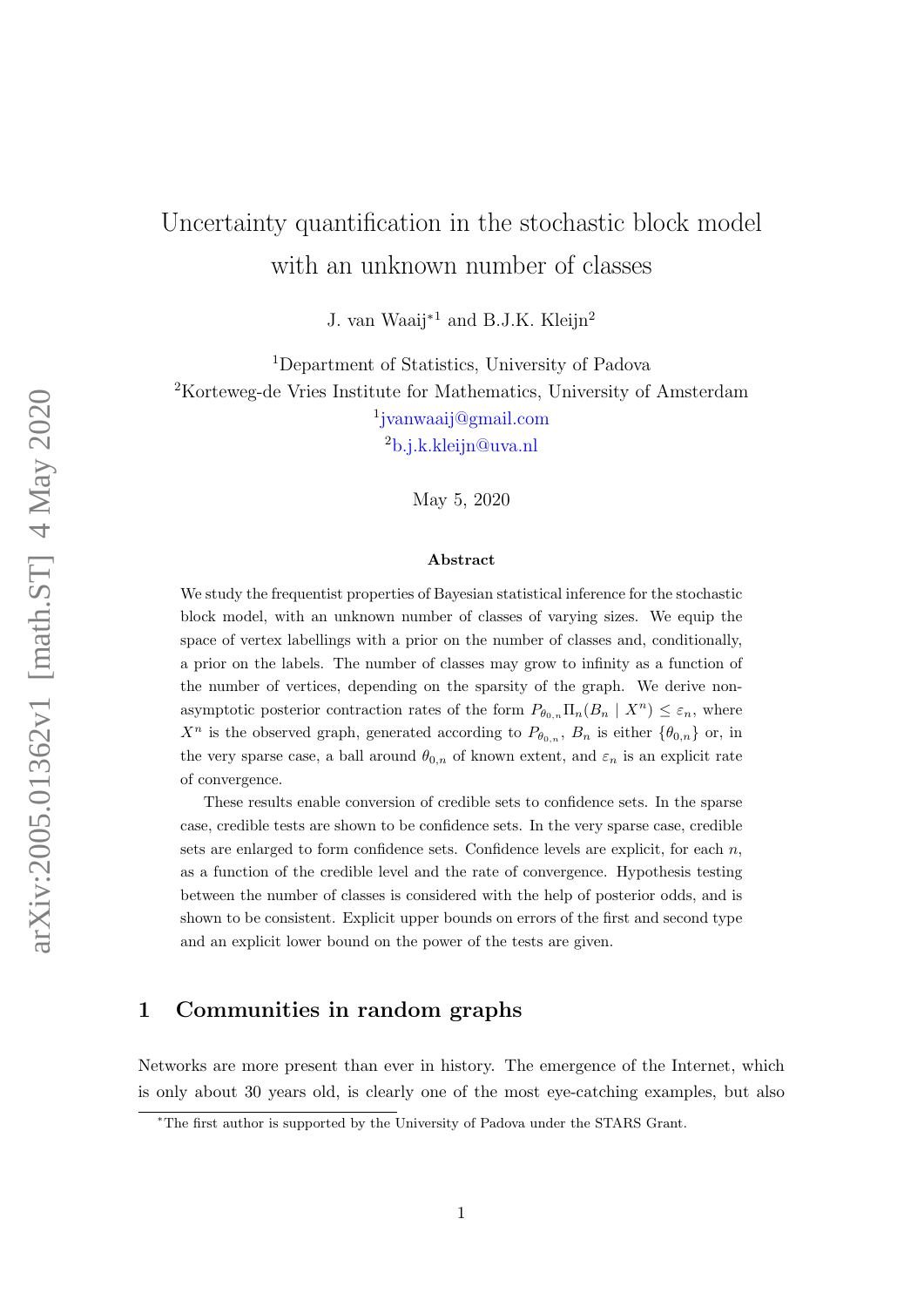developments in biology giving rise to enormous networks, all waiting for the statistician to be analysed.

Under a network or graph we understand a collection of vertices (also called nodes) and edges between vertices, which can be directed or undirected. Very often data is associated with the vertices and edges. For example in the Facebook network, the vertices are users and edges are formed when two users are friends. With the vertex the user's name, age, etc. are associated, and with the edges for example the date that the connected users became friends could be stored.

There are many things that can be measured from a network, however, the most intrinsic to a graph is its geometric form, emerging from the connections between the vertices. One interesting question that may arise is, are there communities in a graph? Communities are generally understood to be sets of vertices that are more densily connected among each other, than to vertices outside the set. Communities are an indication of shared common properties, for example in the yeast protein-protein interaction network, communities (so-called "functional modules") are "cellular entities that perform certain biological functions, which are relative independent of each other" (Chen and Yuan, [2006\)](#page-27-0).

We use the stochastic block model (SBM), as a mathematical model for communities in a network. The SBM was first considered in Holland, Laskey, and Leinhardt, [1983.](#page-27-1) In the SBM we observe a graph  $X<sup>n</sup>$  with n vertices, in which vertices belong to one of a finite number of classes, while edges occur independently, with probabilities that depend on the classes of the vertices they connect.

SBMs have many applications in science and machine learning applications. One interesting example is modelling gene expression (Cline et al., [2007\)](#page-27-2). Another example is the already mentioned yeast protein-protein interaction network studied in Chen and Yuan, [2006.](#page-27-0) More examples and references of applications are provided in the first section of Abbe, [2018.](#page-26-0)

There is now a substantial body of literature on the SBM that deals with recovery of communities in a network. Transition phases for the SBM for different number of blocks are studied in Abbe and Sandon, [2015,](#page-27-3) Abbe and Sandon, [2018,](#page-27-4) and Zhang and Zhou, [2016.](#page-28-0) Rates of posterior convergence for SBMs are examined in Mariadassou and Matias, [2015,](#page-28-1) van der Pas and van der Vaart, [2018,](#page-28-2) Ghosh, Pati, and Bhattacharya, [2019,](#page-27-5) and Geng, Bhattacharya, and Pati, [2019.](#page-27-6) A Bayesian framework for estimating the parameters of a SBM (number of classes, connecting probabilities) is considered in Gao, van der Vaart, and Zhou, [2019.](#page-27-7) For a comprehensive overview one consults Abbe, [2018.](#page-26-0)

Recent work mainly considers the SBM under the assumption that the number of blocks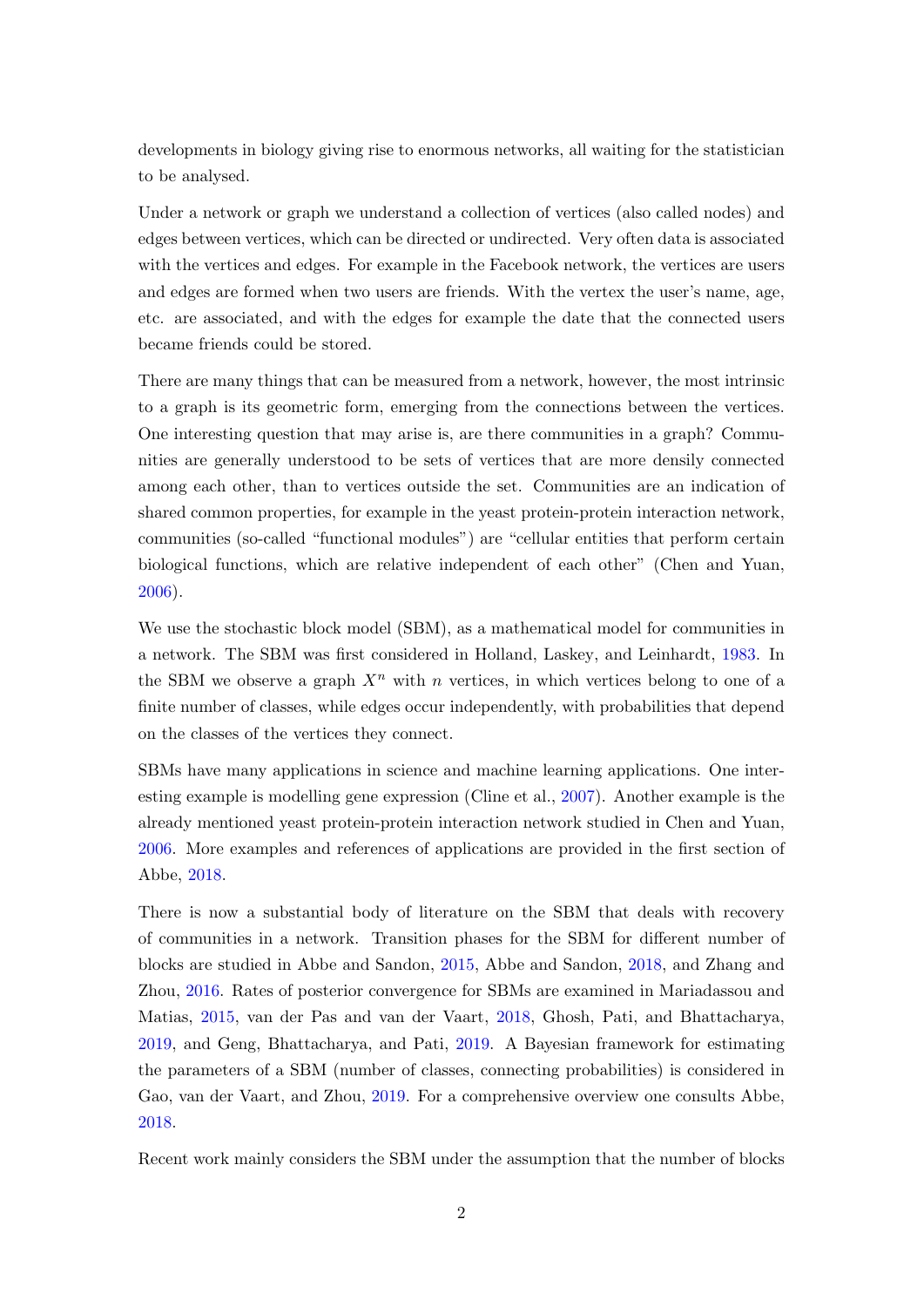is known, or unknown but bounded. For example Zhang and Zhou, [2016,](#page-28-0) allows the number of blocks to be as large as  $\mathcal{O}(n/\log n)$ , but still assumes it to be known. Geng, Bhattacharya, and Pati, [2019](#page-27-6) allows the unknown number to be two or three, but state that the general problem (four or more classes) is unsolved.

In the non-Bayesian approach this is less a problem, as one can first estimate the parameters of the SBM (using for instance one of the algorithms mentioned in Abbe, [2018,](#page-26-0) sec. 7), and then recover the clustering. From a Bayesian perspective this is unnatural (unless one uses an empirical Bayes approach). Here we give a partial answer to this problem. We allow the number of blocks to be unknown and even as large as  $n^{\alpha}$ , for some  $0 < \alpha < 1/2$  (in the dense phase, see example [3.4\)](#page-8-0).

This also gives a partial answer to the open problem in Abbe, [2018,](#page-26-0) sec. 8, to whether exact recovery is possible in classes of sub-linear size, in this case of size  $n^{1-\alpha}$ . Another question that he raises (p. 4) and tries to find an answer to is:

Are there really communities? Algorithms may output community structures, but are these meaningful or artefacts?

We do this here in several ways. One is by providing confidence sets for our estimators, and another is by providing frequentist guarantees for testing with posterior odds, whether the data comes from a Erdős-Reni graph model (there are no communities), or a SBM (there are communities).

Outline of our results We study posterior rates of convergence for large classes of priors. Posterior rates of convergence are balls  $B_n$  of labellings centred around the true labelling  $\theta_{0,n}$  of a certain radius  $r_n$  (in a metric to be specified) and a sequence  $(\varepsilon_n)$  such that

$$
P_{\theta_{0,n}}\Pi^{n}(B_n \mid X_n) \geq 1 - \varepsilon_n.
$$

For graphs that are not too sparse, we take  $B_n = \{\theta_{0,n}\}\,$ , which leads to exact detection.

This unusual precise description of the posterior convergence rates with  $\varepsilon_n$  and  $r_n$  allows us to construct confidence sets from the credible sets and to derive explicit bounds on the errors for testing with posterior odds.

In the sparse and dense cases, credible sets are shown to be confidence sets with an exact confidence level, which is a function of the credible level and the posterior rate of convergence. In the very sparse case, credible sets are enlarged to convert them into confidence sets.

For symmetric testing with posterior odds, we show that posterior convergence in a parameter set  $A_n$  allows us to consistently test between  $A_n$  and another disjoint set  $B_n$ .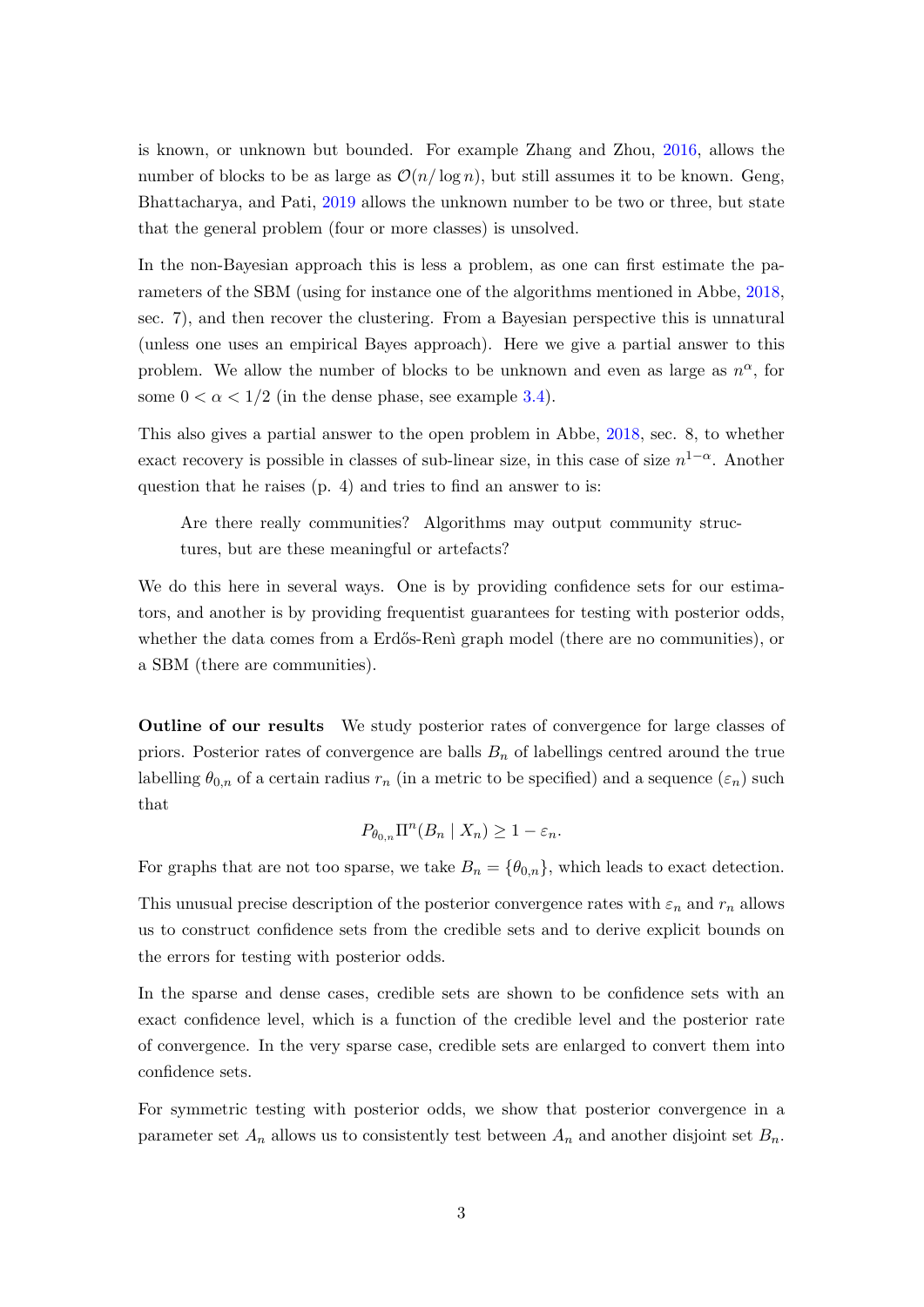This enables us for instance to test for the number of classes and in particular to test between the SBM and the Erdős-Rényi graph model (basically the SBM with one class).

In the next section we describe our model. In sections [3](#page-7-0) and [4](#page-10-0) we derive posterior convergence and apply that to some interesting examples. Confidence sets are examined in section [5](#page-15-0) and symmetric testing in section [6.](#page-18-0) Proofs are mostly defered to appendices [B](#page-21-0) and [C.](#page-26-1) A brief review of the most relevant Bayesian theory can found in appendix [A.](#page-20-0) Notation and conventions are also explained in this appendix.

# 2 The stochastic block model

In a SBM for a random graph  $X<sup>n</sup>$  of order n, each vertex is assigned to a class through an unobserved *class assignment vector*  $\theta'_n$ . The space in which the random graph  $X^n$ takes its values is denoted  $\mathscr{X}_n$  (e.g. represented by its (random) adjacency matrix with entries  $\{X_{ij}: 1 \leq i < j \leq n\}$ . Each vertex belongs to a class and any edge occurs (independently of others) with a probability depending on the classes of the vertices that it connects. We study the *planted multi-section model*, in which the vertices are divided into  $\ell \geq 1$  groups of  $1 \leq m_{n,1,1} \leq \ldots \leq m_{n,\ell,\ell}$  vertices, for a total of  $n =$  $m_{n,\ell,1} + \ldots + m_{n,\ell,\ell}$  vertices (with labels  $1, \ldots, \ell$ ). The corresponding  $\ell$ -vector is denoted by  $m_{n,\ell} = (m_{n,\ell,1}, \ldots, m_{n,\ell,\ell}).$  We define the set  $\Theta'_{m_{n,\ell}}$  to be the subset of  $\{1, \ldots, \ell\}^n$ consisting of all class assignment vectors  $\theta' = (\theta'_1, \dots, \theta'_n)$ , with labels  $\theta'_i \in \{1, \dots, \ell\}, i =$  $1, \ldots, n$ , that have exactly  $m_{n,\ell,1}$  elements of one label, and  $m_{n,\ell,2}$  elements of another label, etcetera.

In the SBM for a graph  $X^n$  with class assignment vector  $\theta'_n \in \Theta'_n$ , the probability of an edge occurring between vertices  $1 \leq i, j \leq n, i \neq j$  is denoted  $Q_{i,j;n}$  and depends on n,  $\theta'_{n,i}$  and  $\theta'_{n,j}$  only. If edge probabilities vary (that is, if edge probabilities within different classes vary or if, for example, the edge probability between classes one and two is different from that between three and four) vertices are classified correctly by analysis of their asymptotic degrees (Channarond, Daudin, and Robin, [2012\)](#page-27-8). In the planted multi-section model it is assumed that the probability that an edge occurs, depends only on whether the vertices it connects belong to the same class or to different classes: the probability of an edge *within the same class* is denoted  $p_n \in (0,1)$ ; the probability of an edge *between classes* is denoted  $q_n \in (0,1)$ ,

<span id="page-3-0"></span>
$$
Q_{i,j;n}(\theta') = \begin{cases} p_n, & \text{if } \theta'_i = \theta'_j, \\ q_n, & \text{if } \theta'_i \neq \theta'_j. \end{cases}
$$
 (1)

Note that if  $p_n = q_n$ ,  $X^n$  is a Erdős-Rényi graph and the class assignment  $\theta'_n \in \Theta'_n$  is not identifiable. Indeed asymptotic proximity to the Erdős-Rényi graph (in the sense that the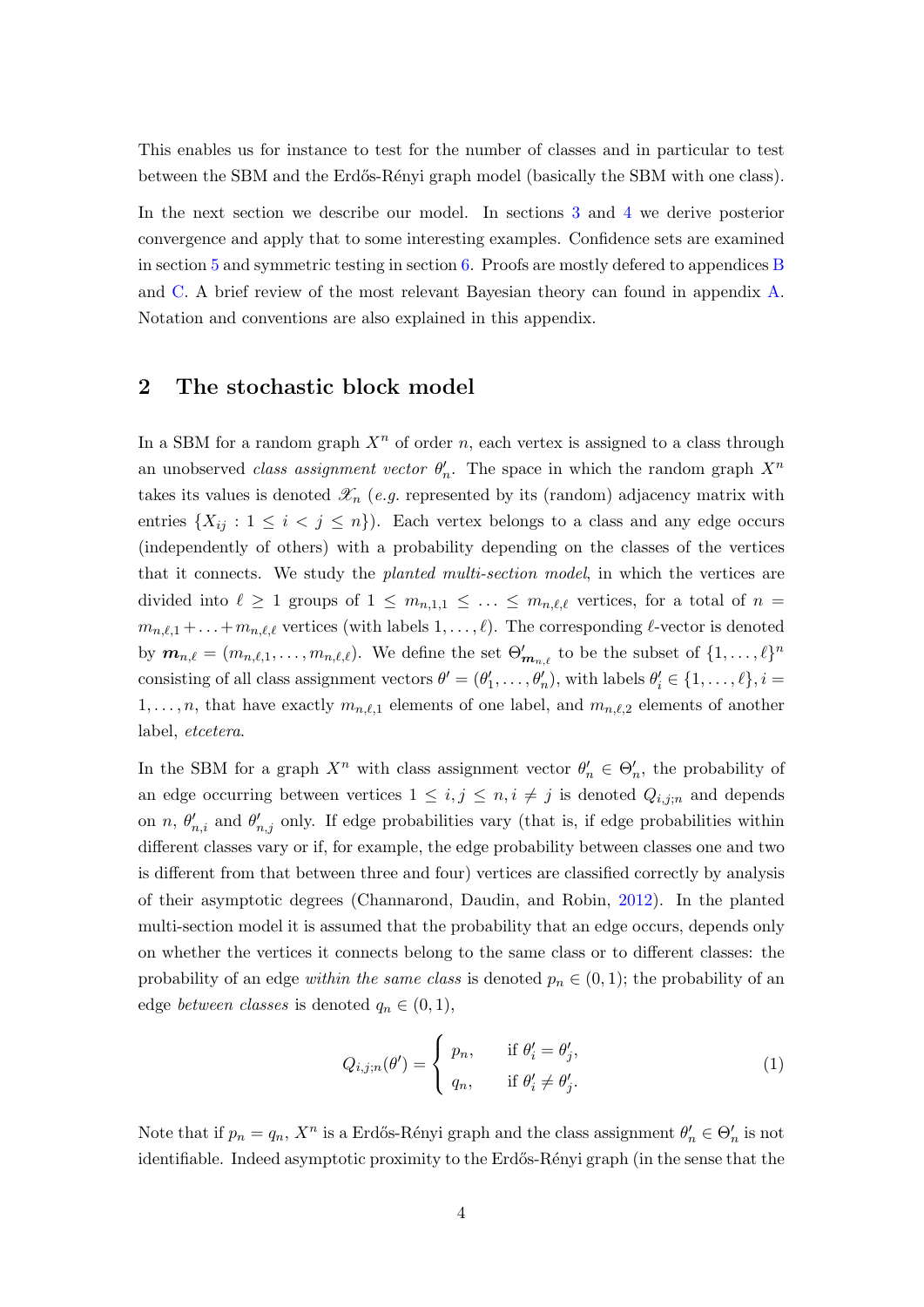difference between  $p_n$  and  $q_n$  decreases too fast to zero as  $n \to \infty$ ) can make consistent community detection impossible, see Mossel, Neeman, and Sly, [2016](#page-28-3) for example in the case of two blocks. We distinguish between the following three cases:

- **Dense phase:** The average degree is proportional to n, so  $\liminf_{n\to\infty} p_n > 0$  and  $\liminf_{n\to\infty}q_n>0.$
- **Chernoff-Hellinger phase:** The average degrees grows logarithmically. So  $p_n$  =  $a_n \log n$  $\frac{\log n}{n}$  and  $q_n = \frac{b_n \log n}{n}$  $\frac{\log n}{n}$  for certain bounded positive sequences so that  $\liminf_{n\to\infty}a_n>0$  and  $\liminf_{n\to\infty}b_n>0$ .
- **Kesten-Stigum phase:** The average degree is bounded from below, so  $p_n = c_n/n$  and  $q_n = d_n/n$ , for bounded sequences of positive numbers so that  $\liminf_{n\to\infty} c_n > 0$ and  $\liminf_{n\to\infty}d_n>0$ .

The ability to detect the correct labelling, depends of course on the differences between  $p_n, q_n$ , and  $a_n, b_n$  and  $c_n, d_n$ , respectively. Exact tresholds for these are studied in Abbe and Sandon, [2015,](#page-27-3) and Abbe and Sandon, [2018.](#page-27-4)

Identifiability is also lost due to invariance of the model under permutation of class labels: for example with  $\ell = 3$ , the class assignment vectors  $\theta'_1 = (112233), \theta'_2 = (223311)$  and  $\theta_3' = (331122)$  all give rise to the same distribution for  $X^6$ . This is expressed via an equivalence relation  $\sim$  on  $\Theta'_{n,\ell}$ . Two labels  $\theta'_n, \theta''_n$  are said to be equivalent, if there is a permutation  $\pi$  of the labels  $\{1, \ldots, \ell\}$  such that for all  $1 \leq i \leq n$ ,

$$
\theta'_{1,i} = \theta''_{2,\pi(i)}.
$$

We define for an  $\ell$ -vector of class sizes  $m_{n,\ell} = (m_{n,\ell,1}, \ldots, m_{n,\ell,\ell})$  satisfying,  $1 \leq m_{n,\ell,1} \leq$  $\ldots \leq m_{n,\ell,\ell}$  and  $\sum_{i=1}^{\ell} m_{n,\ell,i} = n$ , the model  $\Theta_{m_{n,\ell}} = \Theta'_{m_{n,\ell}} / \sim$ , which can be identified with the space of all partitions of n elements into  $\ell$  sets of sizes  $m_{n,\ell,1}, \ldots, m_{n,\ell,\ell}$ . One can see that eq. [\(1\)](#page-3-0) does not depend on the chosen representation  $\theta'$  of  $\theta$ , hence we may define

<span id="page-4-0"></span>
$$
Q_{i,j,n}(\theta) = Q_{i,j,n}(\theta').
$$
\n(2)

In our set-up, we have to put some constraints on the  $m_{n,\ell}$ . Hence, for given  $\ell$ , we let  $M_{n,\ell}$  be the set of all allowed  $\ell$ -vectors  $m_{n,\ell}$ . By  $\mathcal{L}_n$  we denote all  $\ell$  for which  $M_{n,\ell}$  is not empty. We define  $M_n = \bigcup_{\ell=1}^n M_{n,\ell}$ . We set

$$
\Theta_{n,\ell}=\bigcup_{\boldsymbol{m}_{n,\ell}\in M_{n,\ell}}\Theta_{\boldsymbol{m}_{n,\ell}}.
$$

The full parameter space is denoted

$$
\Theta_n = \bigcup_{\mathbf{m}_n \in M_n} \Theta_{\mathbf{m}_n} = \bigcup_{\ell \in \mathcal{L}_n} \Theta_{n,\ell}.
$$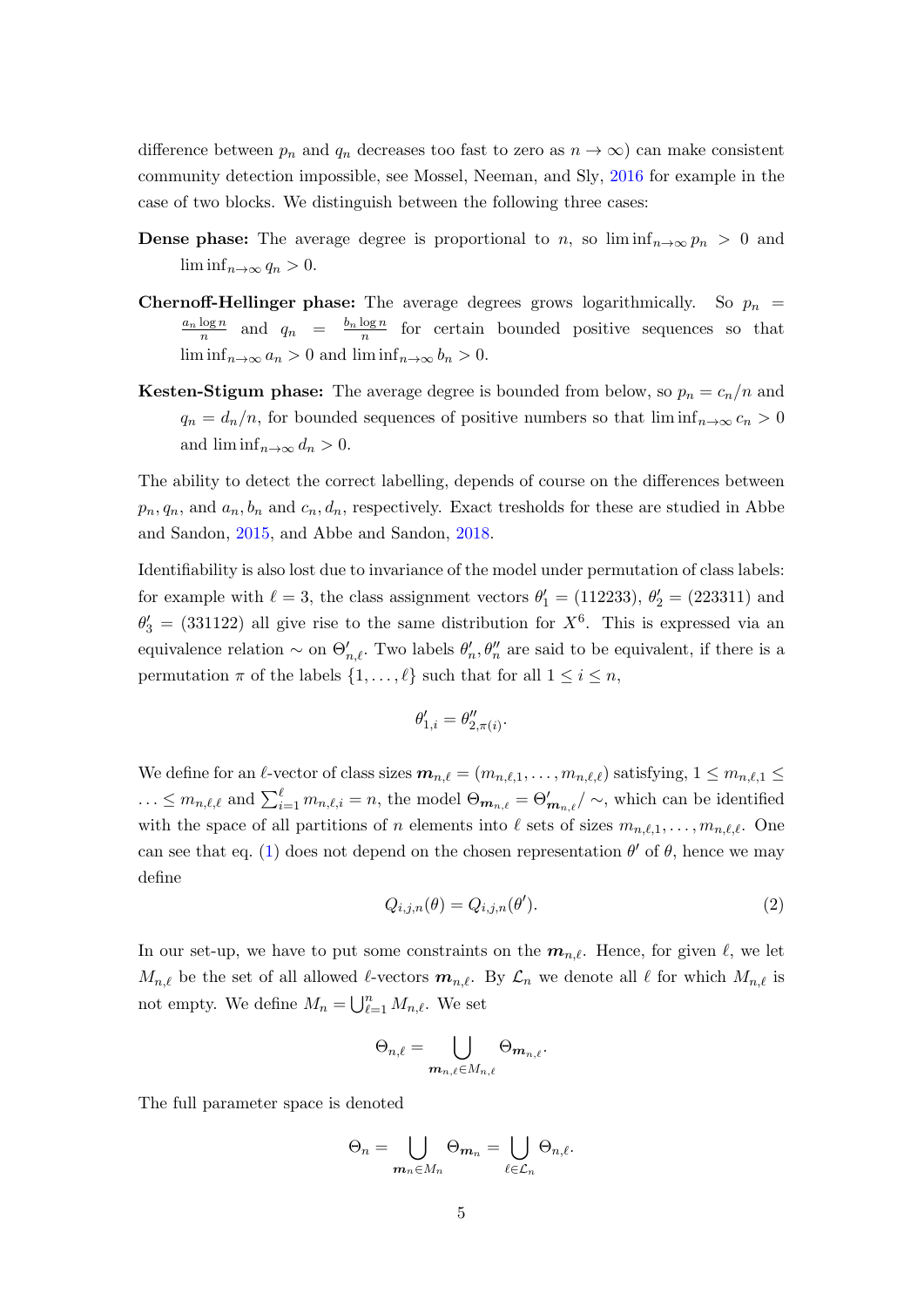For  $\ell \in \mathcal{L}_n$ , we define

 $m_{n,\ell,\min} = \min_{\boldsymbol{m}_{n,\ell} \in M_{n,\ell}} m_{n,\ell,1}, \quad \text{and} \quad m_{n,\ell,\max} = \max_{\boldsymbol{m}_{n,\ell} \in M_{n,\ell}} m_{n,\ell,\ell}.$ 

(Recall that  $m_{n,\ell,1} = \min_{1 \leq i \leq \ell} m_{n,\ell,i}$  and  $m_{n,\ell,\ell} = \max_{1 \leq i \leq \ell} m_{n,\ell,i}$ .)

It is noted explicitly that  $\ell = 1$  and  $m_{n,1} = (n)$  is also allowed, which allows us to test between the Erdős-Rényi graph model and a SBM with at least two classes. In case  $\ell = 1, \Theta'_{m_{n,1}}$  consist of only one element: the *n*-vector  $(1, \ldots, 1)$ .

In order to distinguish between the number of classes, in our approach, the minimum and maximum sizes of the classes are required to adhere to the following assumption:

<span id="page-5-0"></span>ASSUMPTION 2.1 For all  $\ell_1, \ell_2 \in \mathcal{L}_n$ , whenever  $\ell_1 < \ell_2$ ,  $m_{n,\ell_1,min} \geq m_{n,\ell_2,max}$ .

This assumption organises class sizes for decreasing number of classes in consecutive intervals, concentrated around the mean number of elements  $m := n/\ell$  per class. For instance, if we impose an upper bound  $L_n$  for  $\ell$  given n, then any vector  $\mathbf{m}_{n,\ell}$  that satisfies  $n/\ell - \frac{1}{4}$ 4  $\frac{n}{L_n^2} \leq m_{n,\ell,i} \leq n/\ell + \frac{1}{4}$ 4  $\frac{n}{L_n^2}$ , satisfies assumption [2.1,](#page-5-0) see eq. [\(10\)](#page-8-1). A condition like this is quite common in the literature, see for instance Zhang and Zhou, [2016,](#page-28-0) p. 2254 or the consistency results in Geng, Bhattacharya, and Pati, [2019,](#page-27-6) assumption (A1), p. 897. The difference  $m_{n,\ell_1,\text{min}} - m_{n,\ell_2,\text{max}}$  determines the power to test between  $\Theta_{n,\ell_1}$  and  $\Theta_{n,\ell_2}$ , see theorem [6.1](#page-18-1) in combination with proposition [3.1.](#page-7-1)

In the planted multi-section model one observes a sequence of graphs  $X<sup>n</sup>$  of order n and the statistical question is to reconstruct the unobserved class assignment vectors  $\theta_n$ consistently, that is, correctly with probability growing to one as  $n \to \infty$ .

DEFINITION 2.2 Let  $\theta_{0,n} \in \Theta_n$  for all  $n \geq 1$  be given. An estimator sequence  $\hat{\theta}_n : \mathscr{X}_n \to$  $\Theta_n$  is said to recover the class assignment  $\theta_{0,n}$  exactly if,

$$
P_{\theta_{0,n}}(\hat{\theta}_n(X^n) = \theta_{0,n}) \longrightarrow 1,
$$

as  $n \to \infty$ . That is,  $\hat{\theta}_n$  is the true class assignment (up to a permutation) with high probability.

In the very sparse regime where the average degree is large enough, or grows arbitrarily slowly to infinity, exact recovery is not possible, however weaker forms of recovery are still possible, for which we define:

DEFINITION 2.3 Let  $\theta_{0,n} \in \Theta_n$  for all  $n \geq 1$  be given. Let  $\theta_n : \mathscr{X}_n \to \Theta_n$  be an estimator and  $s_n$  be an integer such that there are representations  $\theta'_{0,n}$  of  $\theta_{0,n}$  and  $\hat{\theta}'_n$  of  $\hat{\theta}_n$  such that

$$
P_{\theta_{0,n}}\left(\#\left\{i:\hat{\theta}'_{n,i}=\theta'_{0,n,i}\right\}\geq s_n\right)\to 1,\quad as\quad n\to\infty.
$$

that is, if  $\hat{\theta}_n$  recovers  $s_n$  labels correctly, with high probability. When  $s_n/n \to 1$ , we say that  $\hat{\theta}_n$  recovers the class assignment  $\theta_{0,n}$  almost exactly, that is, the estimator recovers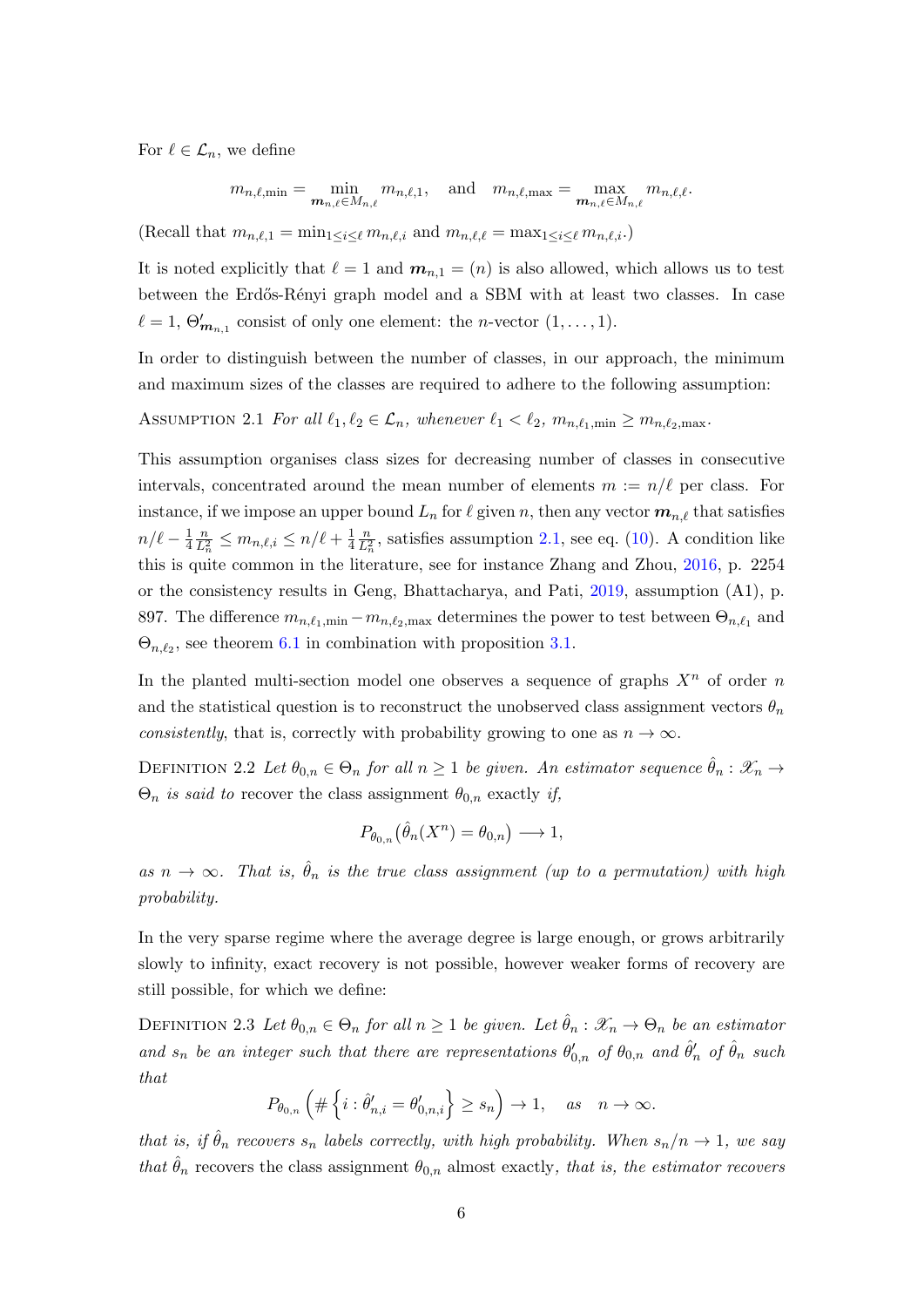the labelling correct, up to an arbitrarily small fraction and up to a permutation of the labels. When  $s_n/n \ge a_n > 1/L_n$ , for some deterministic sequence  $a_n$ , where  $L_n$  is the maximum number of classes in  $\Theta_n$ , then we say that  $\hat{\theta}_n$  recovers the labelling partially. Which means that  $\hat{\theta}_n$  performs on average better than a random guess.

Below we specialize to the Bayesian approach in the planted multi-section model: with given  $n \geq 1$ ,  $\theta_n \in \Theta_n$  and random  $X^n$ , the likelihood is given by,

$$
p_{\theta_n}(X^n) = \prod_{1 \le i < j \le n} Q_{i,j;n}(\theta_n)^{X_{ij}} (1 - Q_{i,j;n}(\theta_n))^{1 - X_{ij}},
$$

where  $Q_{i,j,n}$  is defined in eq. [\(2\)](#page-4-0).

We make the following convenient assumption on the prior (which always holds after removing parameters with zero prior mass from the parameter space).

<span id="page-6-0"></span>ASSUMPTION 2.4 The prior mass function  $\pi_n$  of the prior  $\Pi_n$  on  $\Theta_n$  satisfies  $\pi_n(\theta_n) > 0$ , for all  $\theta_n \in \Theta_n$ .

The posterior distribution of a subset  $S_n \subseteq \Theta_n$  is given by

$$
\Pi_n(S_n \mid X^n) = \frac{\sum_{\theta_n \in S_n} \pi_n(\theta_n) p_{\theta_n}(X^n)}{\sum_{\theta_n \in \Theta_n} \pi_n(\theta_n) p_{\theta_n}(X^n)}.
$$

<span id="page-6-1"></span>PROPOSITION 2.5 For fixed n, consider an prior probability mass function  $\pi_n$  on  $\Theta_n$ satisfying assumption [2.4.](#page-6-0) Suppose that for some  $\theta_{0,n} \in \Theta_n$ , we observe a graph  $X^n$ with n vertices, distributed according to  $P_{\theta_{0,n}}$ . Let  $S_n \subseteq \Theta_n \setminus {\theta_{0,n}}$  be non-empty. For  $\theta_n \in S_n$ , and representations  $\theta'_{0,n} \in \theta_{0,n}$  and  $\theta'_n \in \theta_n$  define

$$
D_{1,n}(\theta_n) = \{(i,j) \in \{1,\ldots,n\}^2 : i < j, \ \theta'_{0,n,i} = \theta'_{0,n,j}, \ \theta'_{n,i} \neq \theta'_{n,j}\},
$$
  

$$
D_{2,n}(\theta_n) = \{(i,j) \in \{1,\ldots,n\}^2 : i < j, \ \theta'_{0,n,i} \neq \theta'_{0,n,j}, \ \theta'_{n,i} = \theta'_{n,j}\}.
$$

Then  $D_{1,n}(\theta_n)$  and  $D_{2,n}(\theta_n)$  are well-defined and disjoint, and if

$$
0 < B_n \le \inf_{\theta_n \in S_n} |D_{1,n}(\theta_n) \cup D_{2,n}(\theta_n)|,
$$

then

$$
P_{\theta_{0,n}} \Pi_n(S_n \mid X^n) \le 2 \left( \frac{\pi_n(S_n)}{\pi_n(\theta_{0,n})} \bigvee |S_n| \right) \rho(p_n, q_n)^{B_n}.
$$
 (3)

PROOF Obviously,  $D_{1,n}(\theta_n)$  and  $D_{2,n}(\theta_n)$  are disjoint and do not depend on the chosen representations. According to lemma [A.3](#page-21-1) (with  $B_n = \{\theta_0\}$ ), for any tests  $\phi_{S_n} : \mathscr{X}_N \to$  $[0, 1]$ , we have,

$$
P_{\theta_{0,n}} \Pi_n(S_n | X^n) \le P_{\theta_{0,n}} \phi_{S_n}(X^n) + \frac{1}{\pi_{\theta_{0,n}}^n} \sum_{\theta_n \in S_n} \pi_n(\theta_n) P_{\theta_n}(1 - \phi_{S_n}(X^n)).
$$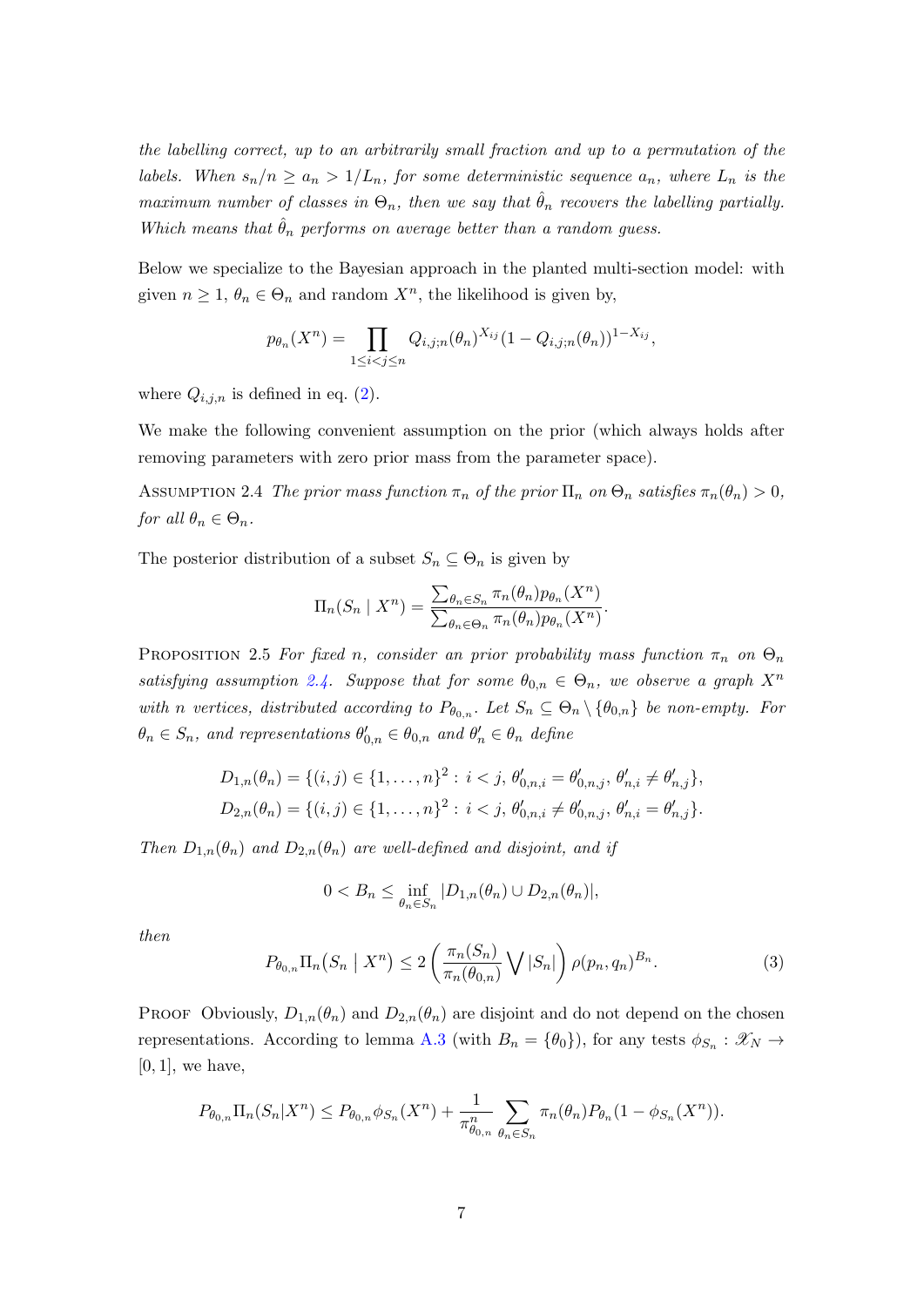Lemma [B.1](#page-22-0) proves that for any  $\theta_n \in S$  there is a test function  $\phi_{\theta_n}$  that distinguishes  $\theta_{0,n}$  from  $\theta_n$  as follows,

$$
P_{\theta_{0,n}}\phi_{\theta_n}(X^n) + P_{\theta_n}(1 - \phi_{\theta_n}(X^n)) \leq \rho(p_n, q_n)^{|D_{1,n}(\theta_n) \cup D_{2,n}(\theta_n)|} \leq \rho(p_n, q_n)^{B_n},
$$

where the last inequality follows from the fact that  $\rho(p_n, q_n) \leq 1$  and the assumption  $|D_{1,n}(\theta_n) \cup D_{2,n}(\theta_n)| \geq B_n$ , for all  $\theta_n \in S_n$ . Then using test functions  $\phi_{S_n}(X^n)$  $\max{\{\phi_{\theta_n}(X^n): \theta_n \in S_n\}}$ , we have,

$$
P_{\theta_{0,n}}\phi_{S_n}(X^n) \leq \sum_{\theta_n \in S_n} P_{\theta_{0,n}}\phi_{\theta_n}(X^n),
$$

so that,

$$
P_{\theta_{0,n}} \Pi_n(S_n | X^n) \le \sum_{\theta_n \in S_n} \left( \frac{\pi_n(\theta_n)}{\pi_{\theta_{0,n}}^n} \bigvee 1 \right) \left( P_{\theta_{0,n}} \phi_{\theta_n}(X^n) + P_{\theta_n}(1 - \phi_{\theta_n}(X^n)) \right) \n\le 2 \left( \frac{\pi_n(S_n)}{\pi_n(\theta_{0,n})} \bigvee |S_n| \right) \rho(p_n, q_n)^{B_n},
$$

where we use that for a finite index set  $I$  and a sequence of non-negative numbers  $(x_i : i \in I), \sum_{i \in I} (x_i \vee 1) \leq 2 (|I| \vee \sum_{i \in I} x_i)$ .

# <span id="page-7-0"></span>3 Selection of the number of classes

Consider the sequence of experiments in which we observe random graphs  $X^n \in \mathcal{X}^n$ generated by the SBM of eq. [\(1\)](#page-3-0). We first provide a general condition under which the posterior selects the true model  $\Theta_{n,\ell}$  consistently. Next we apply this to several interesting examples. The Hellinger-affinity between two Bernoulli-distributions with parameters  $p$  and  $q$ , is given by

$$
\rho(p,q) = p^{1/2}q^{1/2} + (1-p)^{1/2}(1-q)^{1/2}.
$$

This quantity determines the power of our tests, lemma [B.1,](#page-22-0) similar as in Kleijn and van Waaij, [2018.](#page-27-9) (See also Zhang and Zhou, [2016,](#page-28-0) equation 1.2 and theorem 1.1 where minus the log of this quantity (i.e. the Rényi divergence of order  $1/2$ ) emerges in the minimax rate of convergence.)

<span id="page-7-1"></span>PROPOSITION 3.1 For fixed n, let the set of models  $M_n$  satisfy assumption [2.1](#page-5-0) and let  $\Pi_n$  a prior on  $\Theta_n$  satisfying assumption [2.4.](#page-6-0) Suppose that for some  $\ell_0 \in \mathcal{L}_n$ , we observe a graph  $X^n$  with n vertices, distributed according to  $P_{\theta_{0,n}}$  for some class assignment  $\theta_{0,n} \in \Theta_{n,\ell_0}$ . For  $\ell \in \mathcal{L}_n$  unequal to  $\ell_0$ , we have,

$$
P_{\theta_{0,n}}\Pi\left(\Theta_{n,\ell} \mid X^n\right) \le 2\left(\frac{\pi_n(\Theta_{n,\ell})}{\pi_n(\theta_{0,n})}\bigvee |\Theta_{n,\ell}|\right)\rho(p_n,q_n)^{\frac{1}{2}n(m_{n,\ell_0\wedge\ell,\min}-m_{n,\ell_0\vee\ell,\max})}.\tag{4}
$$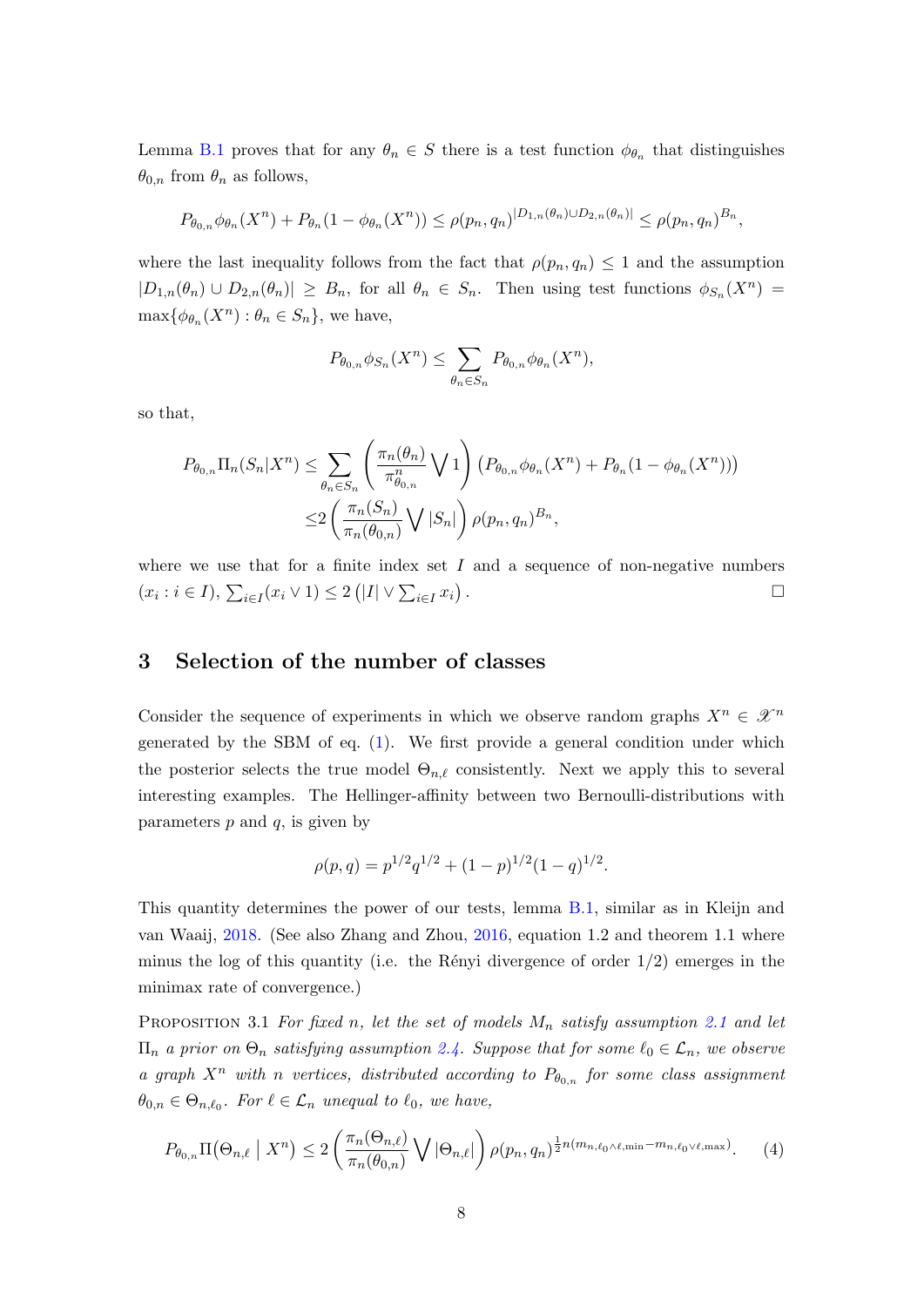PROOF This follows from proposition [2.5](#page-6-1) and lemma [B.2.](#page-23-0)

The number of elements in  $\Theta_{n,\ell}$  is bounded by the number of partitions of  $\{1, \ldots, n\}$ into  $\ell$  sets, which is known as the Stirling number  $V (n, \ell)$  of second kind, which satisfies

<span id="page-8-2"></span>
$$
V(n,\ell) \le \frac{1}{2} \binom{n}{\ell} \ell^{n-\ell} \le \frac{1}{2} e^{\ell} n^{\ell} \ell^{n-2\ell}.
$$
 (5)

#### <span id="page-8-6"></span>3.1 Examples: convergence to the true model

We consider several examples of posterior contraction in one model  $\Theta_{n,\ell_0}$ , whose priors and models are defined below.

<span id="page-8-4"></span>Example 3.2 (Priors) The first prior is defined hierarchically by taking the uniform prior on  $\mathcal{L}_n$ , and conditionally on  $\ell$ , we choose the uniform prior on  $\Theta_{n,\ell}$ . So

$$
\ell \sim \frac{1}{|\mathcal{L}_n|},
$$
  
\n
$$
\theta_{0,n} | \ell \sim \frac{1}{|\Theta_{n,\ell}|}.
$$
\n(6)

A second option for a prior is the uniform prior on  $\Theta_n$ , so

$$
\theta_{0,n} \sim \frac{1}{|\Theta_n|}.\tag{7}
$$

In both cases, applying proposition [3.1](#page-7-1) gives, for  $\ell \in \mathcal{L}_n, \ell \neq \ell_0$ , the upper bound,

$$
P_{\theta_{0,n}} \Pi_n(\Theta_{n,\ell}|X^n) \le 2 \left( \max_{\ell \in \mathcal{L}_n} |\Theta_{n,\ell}| \right) \rho(p_n, q_n)^{\frac{1}{2}n(m_{n,\ell_0 \wedge \ell, \min} - m_{n,\ell_0 \vee \ell, \max})}.
$$
 (8)

<span id="page-8-5"></span>EXAMPLE 3.3 (Models) We take  $\mathcal{L}_n = \{1, \ldots, L_n\}$ , where  $2 \leq L_n \leq n$  depends on the degree of sparsity and is specified in the examples. We let  $\Theta_{n,\ell}$  be all parameters with  $\ell$  classes and satisfying

$$
m_{n,\ell,\min} \ge n/\ell - \frac{1}{4} \frac{n}{L_n^2} \quad \text{and} \quad m_{n,\ell,\max} \le n/\ell + \frac{1}{4} \frac{n}{L_n^2}.\tag{9}
$$

One verifies easily that assumption [2.1](#page-5-0) is satisfied and that for  $\ell, \ell_0 \in \mathcal{L}_n, \ell \neq \ell_0$ ,

<span id="page-8-1"></span>
$$
m_{n,\ell_0 \wedge \ell, \min} - m_{n,\ell_0 \vee \ell, \max} \ge \frac{1}{2} \frac{n}{L_n^2}.\tag{10}
$$

Using eq. [\(5\)](#page-8-2), the number of elements of  $\Theta_{n,\ell}$  is upper bounded by  $\frac{1}{2}e^{2n\log L_n}$ , which is trivial for  $\ell = 1$ , and when  $\ell \geq 2$  and  $n \geq 4$ , we have,

$$
\frac{1}{2}e^{\ell}n^{\ell}\ell^{n-2\ell} \le \frac{1}{2}n^{\ell}\ell^{n} \le \frac{1}{2}\ell^{2n} \le \frac{1}{2}e^{2n\log L_n},\tag{11}
$$

<span id="page-8-0"></span>using that for integers  $2 \le x \le y$  with either  $x \ge 3$  or  $y \ge 4$ ,  $y^x \le x^y$  and using that  $\ell \leq L_n \leq n$ . It follows that,

<span id="page-8-3"></span>
$$
P_{\theta_{0,n}} \Pi_n(\Theta_{n,\ell} \mid X^n) \le e^{2n \log L_n} \rho(p_n, q_n)^{\frac{1}{4}n^2/(L_n^2)} \tag{12}
$$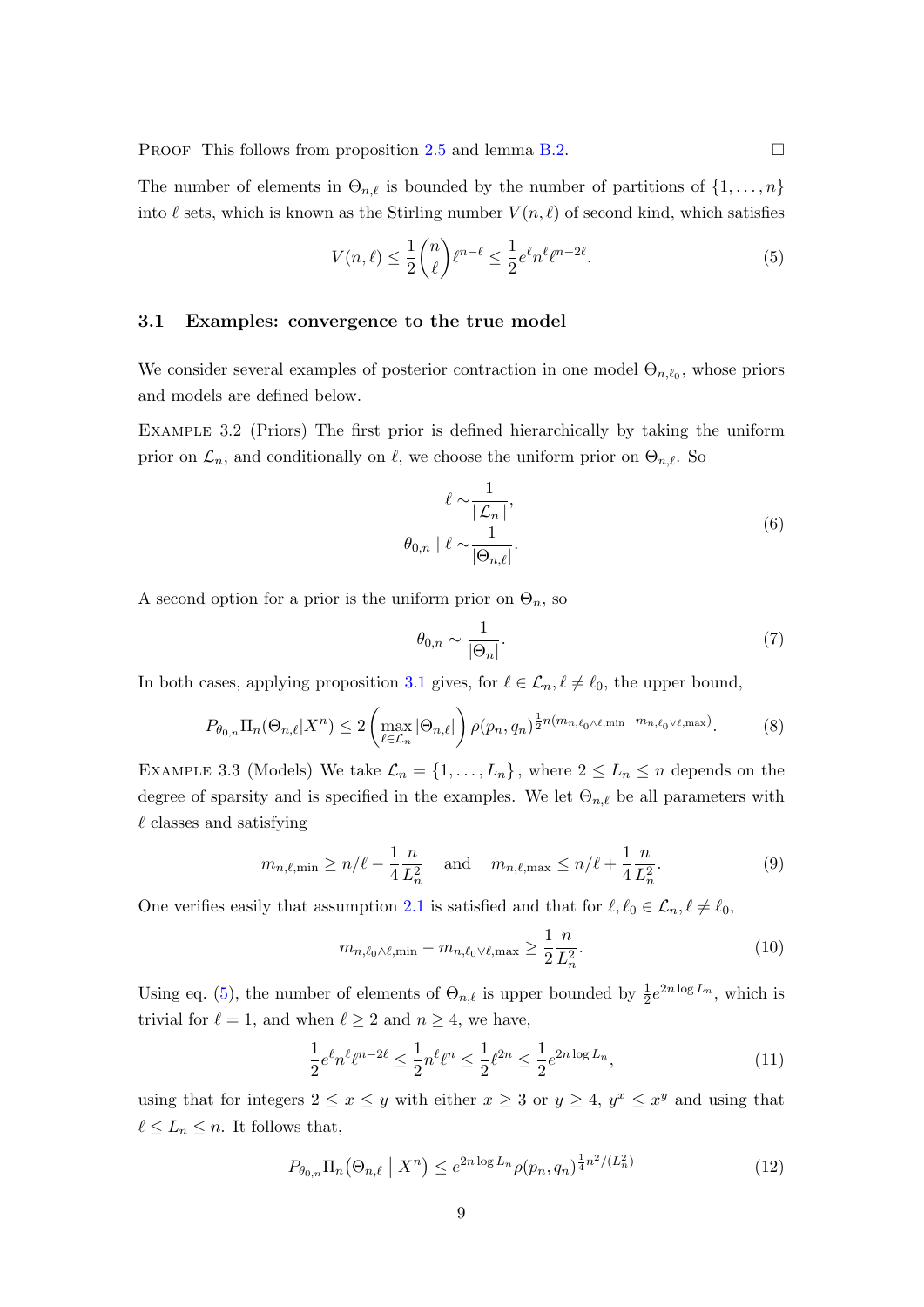EXAMPLE 3.4 (Dense phase) Define  $b_n = -\log \rho(p_n, q_n) > 0$ . Let  $L_n = o(\sqrt{n/\log n})$ , for example  $L_n = \lfloor n^{\alpha} \rfloor$ , for some  $\alpha < 1/2$ . When  $\frac{nb_n}{L_n^2 \log L_n} \ge 12$ ,  $P_{\theta_{0,n}} \Pi(\Theta_{n,\ell} \mid X^n) \le$  $e^{-b_n n^2/(12L_n^2)}$ . It follows that  $P_{\theta_{0,n}} \Pi(\Theta_{n,\ell_0}^c \mid X^n) \leq L_n e^{-b_n n^2/(12L_n^2)} \leq L_n^{1-n} \to 0$ , as  $n \to \infty$ .

<span id="page-9-1"></span>In the sparse regimes another approximation strategy is needed.

EXAMPLE 3.5 *(Chernoff-Hellinger phase)* Recall that in the Chernoff-Hellinger phase, we assume that the edge probabilities satisfy  $np_n = a_n \log(n)$  and  $nq_n = b_n \log(n)$  for sequences  $a_n, b_n$  bounded away from zero. Suppose  $L_n$  satisfies

<span id="page-9-0"></span>
$$
48L_n^2\log L_n \le (\sqrt{a_n} - \sqrt{b_n})^2\log n. \tag{13}
$$

Equation [\(13\)](#page-9-0) is satisfied for sufficiently large n, when  $L_n \leq (\log n)^a$  with  $a < 1/2$ .

Using lemma [C.2,](#page-26-2) we find  $\sqrt{1-p}\sqrt{1-q} \leq 1-\frac{1}{2}$  $\frac{1}{2}(p+q) + \frac{1}{4}pq$ , and using the fact that  $(1+x/r)^r \le e^{x}$  (see lemma [C.3\)](#page-26-3), for all positive integers r and  $x > -r$ , we obtain

$$
\rho(p_n, q_n)^{\frac{1}{2}n|m_{n,\ell_0\wedge\ell,\min}-m_{n,\ell_0\vee\ell,\max}|}
$$
\n
$$
\leq \left[1 - \frac{1}{2}\left(\sqrt{p_n} - \sqrt{q_n}\right)^2 + p_n q_n/4\right]^{\frac{1}{2}n|m_{n,\ell_0\wedge\ell,\min}-m_{n,\ell_0\vee\ell,\max}|}
$$
\n
$$
= \left[1 - \frac{\log n}{n}\left\{\frac{1}{2}\left(\sqrt{a_n} - \sqrt{b_n}\right)^2 - \frac{a_n b_n \log n}{4n}\right\}\right]^{\frac{1}{2}n(m_{n,\ell_0\wedge\ell,\min}-m_{n,\ell_0\vee\ell,\max})}
$$
\n
$$
\leq \exp\left(-\frac{1}{2}(m_{n,\ell_0\wedge\ell,\min}-m_{n,\ell_0\vee\ell,\max})\left\{\frac{1}{2}\left(\sqrt{a_n} - \sqrt{b_n}\right)^2 - \frac{a_n b_n \log n}{4n}\right\} \log n\right)
$$
\n
$$
\leq \exp\left(-\frac{1}{16}\left(\sqrt{a_n} - \sqrt{b_n}\right)^2 \frac{n \log n}{L_n^2}\right),
$$

for *n* sufficiently large. It follows from eq.  $(12)$  that

$$
P_{\theta_{0,n}} \Pi(\Theta_{n,\ell} | X^n) \le \exp\left(-n \left(\frac{1}{16} \left(\sqrt{a_n} - \sqrt{b_n}\right)^2 \frac{\log n}{L_n^2} - 2 \log L_n\right)\right)
$$
  

$$
\le \exp\left(-\left(\sqrt{a_n} - \sqrt{b_n}\right)^2 \frac{n \log n}{48L_n^2}\right),
$$

using eq. [\(13\)](#page-9-0) in the last inequality. It follows that

$$
P_{\theta_{0,n}} \Pi(\Theta_{\mathbf{m}_{n,\ell_0}}^c \mid X^n) \le L_n \exp\left(-\left(\sqrt{a_n} - \sqrt{b_n}\right)^2 \frac{n \log n}{48L_n^2}\right) \le L_n^{1-n} \to 0,
$$
as  $n \to \infty$ .

Even in the Kesten-Stigum phase, there is testing power enough to decide between the classes.

<span id="page-9-2"></span>EXAMPLE 3.6 (Kesten-Stigum phase) Recall that in the Kesten-Stigum phase,  $np_n = c_n$ and  $nq_n = d_n$  for sequences of positive numbers  $c_n$  and  $d_n$  bounded away from zero. We obtain in similar manner as in example [3.5](#page-9-1) that,

$$
(c_n^{1/2} - d_n^{1/2})^2 \ge 48L_n^2 \log L_n,
$$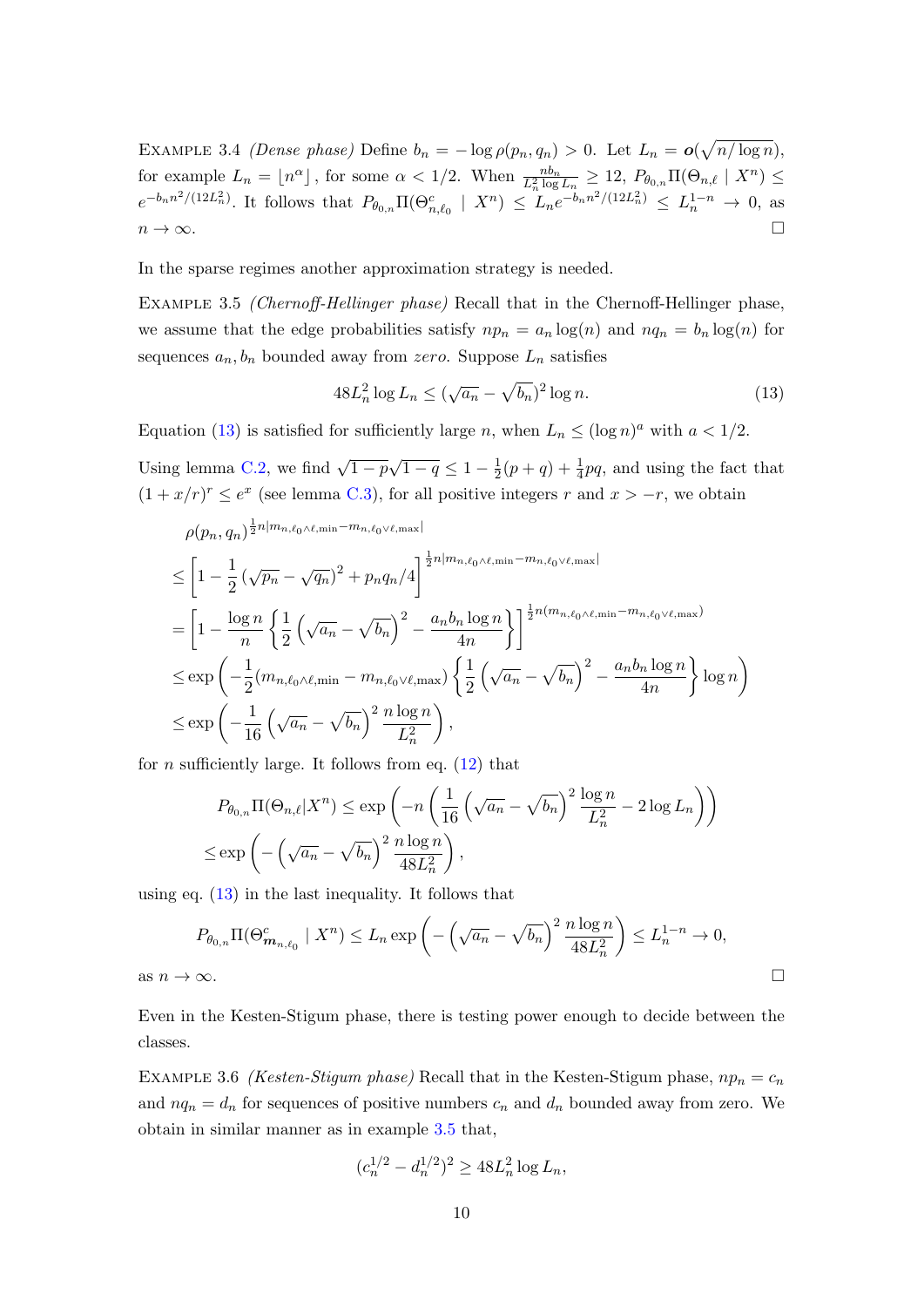guarantees that,

$$
P_{\theta_{0,n}} \Pi(\Theta_{n,\ell_0}^c \mid X^n) \le L_n \exp\left(-\left(\sqrt{c_n} - \sqrt{d_n}\right)^2 \frac{n}{48L_n^2}\right) \le L_n^{1-n} \to 0,
$$
as  $n \to \infty$ .

## <span id="page-10-0"></span>4 Posterior concentration at the parameter

Posterior convergence at the true parameter  $\theta_{0,n} \in \Theta_{n,\ell_0}$ , where  $\ell_0$  is the true number of classes, is derived in the following way. Noting that

$$
P_{\theta_0} \Pi(\{\theta_{n,0}\}^c \mid X^n) = P_{\theta_0} \Pi(\Theta_{n,\ell_0}^c \mid X^n) + P_{\theta_{n,0}} \Pi(\Theta_{n,\ell_0} \setminus \{\theta_{0,n}\} \mid X^n),
$$

posterior consistency is established once both expectations on the right converge to zero as  $n \to \infty$ . The first was the content of the previous section, the second we treat here. Obviously, when  $\ell_0 = 1$ , then  $\Theta_{n,\ell_0} = {\theta_{n,0}}$  and convergence at the true parameter follows from section [3.](#page-7-0) Hence, we assume that  $\ell_0 > 1$ . In the previous section posterior convergence in a set  $\Theta_{n,\ell_0}$  was established by showing that there was enough testing power between  $\Theta_{n,\ell_0}$  and  $\Theta_{n,\ell}$ , for  $\ell \neq \ell_0$ . Here we do something similar within  $\Theta_{n,\ell_0}$ , by constructing tests between  $\theta_{0,n}$  (in the dense and sparse case) and rings  $V_{n,k} \subseteq \Theta_{n,\ell_0}$ of radius k around  $\theta_{0,n}$  in the distance  $r_n$ .

Define the distance  $r_n$  on  $\Theta_n$  as follows: first define  $r'_n$  on  $\Theta'_n$  by

$$
r'_{n}(\theta', \eta') = \max_{a \neq b} \# \{i : \theta'_{i} = a, \eta'_{i} = b\}.
$$

This does depend on the particular choice of the representation. So we define for  $\theta, \eta \in$  $\Theta_n$ 

<span id="page-10-2"></span>
$$
r_n(\theta, \eta) = \min_{\theta' \in \theta, \eta' \in \eta} r'_n(\theta', \eta'). \tag{14}
$$

The function  $r_n$  takes values in  $\{0, \ldots, \lfloor n/2 \rfloor\}$  and according to lemma [B.5,](#page-24-0) when  $\theta, \eta \in$  $\Theta_{n,\ell}, r_n(\theta, \eta) \leq m_{n,\ell,\max}/2.$  The function  $r_n$  is symmetric and  $r_n(\theta, \eta) = 0$  if and only if  $\theta = \eta$ .

For a given  $\ell_0 \in \mathcal{L}_n$  and  $\theta_{0,n} \in \Theta_{n,\ell_0}$  define subsets of  $\Theta_{n,\ell_0}$ , by

$$
V_{n,\ell_0,k} = \{\theta_n \in \Theta_{n,\ell_0} : r_n(\theta_n, \theta_{0,n}) = k\}.
$$

<span id="page-10-1"></span>These sets resemble the sets  $V_{n,k}$  in Kleijn and van Waaij, [2018](#page-27-9) and are rings of radius k around  $\theta_{0,n}$  in  $\Theta_{n,\ell_0}$ . When  $k \leq m_{n,\ell_0,\text{min}}$ , lemma [B.6](#page-24-1) bounds the number of elements in  $V_{n,\ell_0,k}$  by  $2^{k\ell_0(\ell_0-1)}\binom{n(\ell_0-1)}{\ell_0(\ell_0-1)k}$ , which in turn is bounded by  $\left(\frac{2en}{\ell_0k}\right)$  $\overline{\ell_0k}$  $\int^{\ell_0(\ell_0-1)k}$ .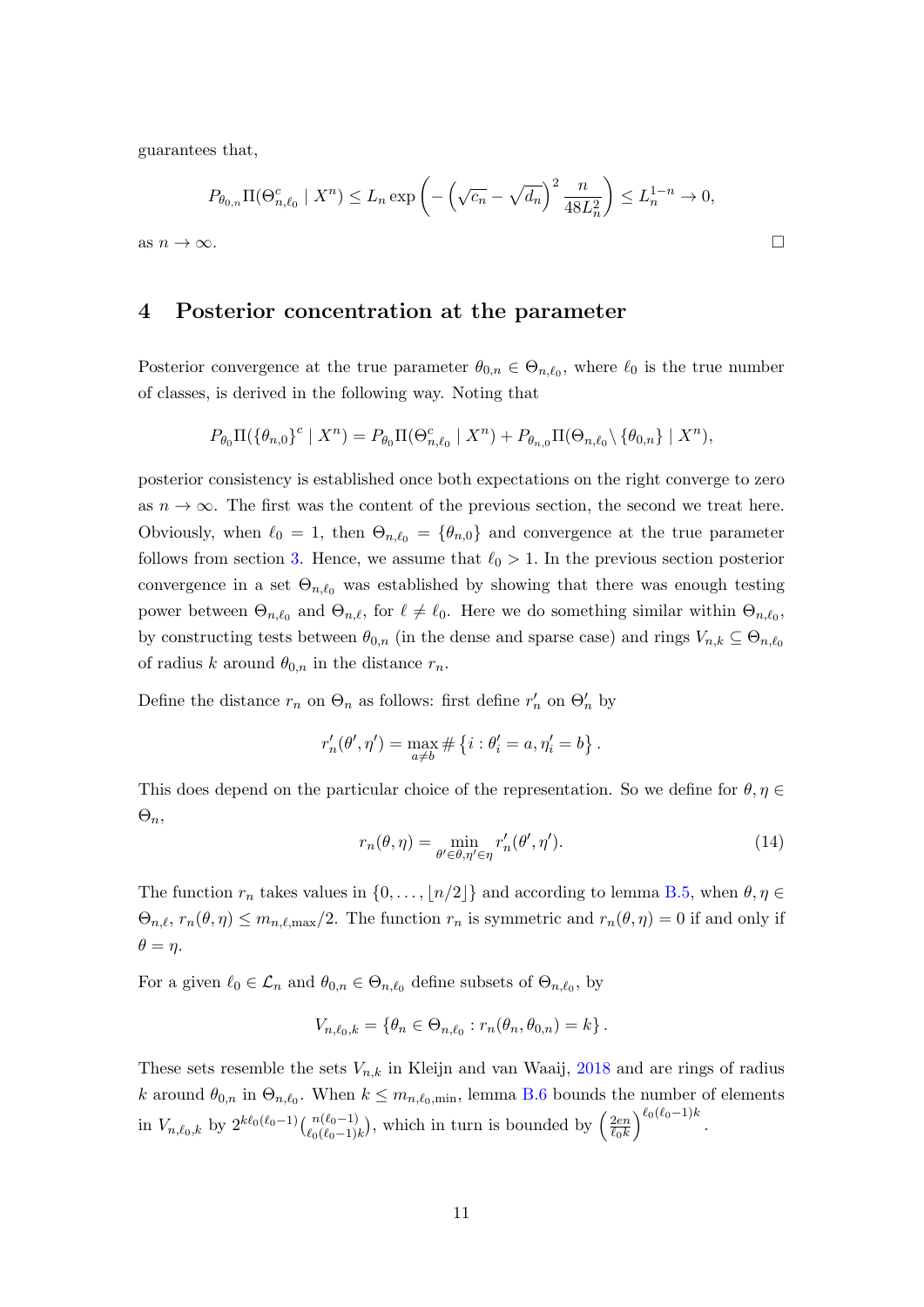PROPOSITION 4.1 Consider a prior on  $\Theta_n$  satisfying assumption [2.4.](#page-6-0) Suppose that for some  $\ell_0 \in \mathcal{L}_n$ ,  $\ell_0 > 1$ , we observe a graph  $X^n$  with n vertices, distributed according to  $P_{\theta_{0,n}}$ , where  $\theta_{0,n} \in \Theta_{n,\ell_0}$ . For all  $k \in \{0,\ldots,\lfloor m_{n,\ell_0,\max}/2 \rfloor\}$ , we have,

$$
P_{\theta_{0,n}}\Pi(V_{n,\ell_0,k} \mid X^n) \le 2\left(|V_{n,\ell_0,k}| \vee \frac{\pi_n(V_{n,\ell_0,k})}{\pi_n(\theta_{0,n})}\right)\rho(p_n,q_n)^{2k(m_{n,\ell_0,\min}-k)^+}.\tag{15}
$$

PROOF This follows from proposition [2.5](#page-6-1) and the lower bound on  $|D_{1,n}(\theta_n) \cup D_{2,n}(\theta_n)|$ in lemma [B.4.](#page-23-1)  $\Box$ 

Define

$$
W_{n,\ell_0,k_n} = \bigcup_{k=k_n}^{\lfloor m_{n,\ell\wedge\ell_0,\max}/2 \rfloor} V_{n,\ell_0,k},
$$

to be the set of all elements with  $r_n$  distance at least  $k_n$  from  $\theta_{0,n}$ . Taking  $k_n = 1$ ,  $W_{n,\ell_0,1} = \Theta_{n,\ell_0} \backslash \{\theta_{0,n}\}.$ 

Applying proposition [4.1](#page-10-1) to  $W_{n,\ell_0,k_n}$  gives

$$
P_{\theta_{0,n}}\Pi(W_{n,k_n}|X^n) \leq \sum_{k=k_n}^{\lfloor m_{n,\ell_0,\max}/2 \rfloor} 2\left( |V_{n,\ell_0,k}| \vee \frac{\pi_n(V_{n,\ell_0,k})}{\pi_n(\theta_{0,n})} \right) \rho(p_n,q_n)^{2k(m_{n,\ell_0,\min}-k)^+}
$$

<span id="page-11-0"></span>For the next corollary we need the following assumption

ASSUMPTION 4.2 For all  $\ell \in \mathcal{L}_n$ ,  $m_{n,\ell,\text{min}} \geq m_{n,\ell,\text{max}}/2$ .

<span id="page-11-1"></span>COROLLARY 4.3 Assume assumption [4.2.](#page-11-0) Suppose that for some  $\ell_0 \in \mathcal{L}_n$ ,  $\ell_0 > 1$ , and  $\theta_{0,n} \in \Theta_{n,\ell_0}$ , we observe a graph  $X^n$  with n vertices, distributed according to  $P_{\theta_{0,n}}$ . Futhermore, assume that the prior  $\pi_n$  gives positive mass to every element of  $\Theta_{n,\ell_0}$  and satisfies

$$
\max_{\theta_n, \eta_n \in \Theta_{n,\ell_0}} \frac{\pi_n(\theta_n)}{\pi_n(\eta_n)} \le K_{n,\ell_0}.
$$

Define

$$
B_n = 2n\rho(p_n, q_n)^{\frac{2m_{n,\ell_0, \min} - m_{n,\ell_0, \max}}{\ell_0(\ell_0 - 1)}},
$$

then

$$
P_{\theta_{n,0}} \Pi_n(\Theta_{n,\ell_0} \setminus \{\theta_{n,0}\} \mid X^n) \le 2K_{n,\ell_0} B_n^{\ell_0(\ell_0 - 1)} e^{(\ell_0 - 1)B_n}.
$$
 (16)

PROOF Take  $k_n \equiv 1$  for all n in proposition [4.1.](#page-10-1) Using proposition [4.1,](#page-10-1) the upper bound on the number of elements in  $V_{n,\ell,k}$  eq. [\(27\)](#page-24-2) and the condition on the prior mass function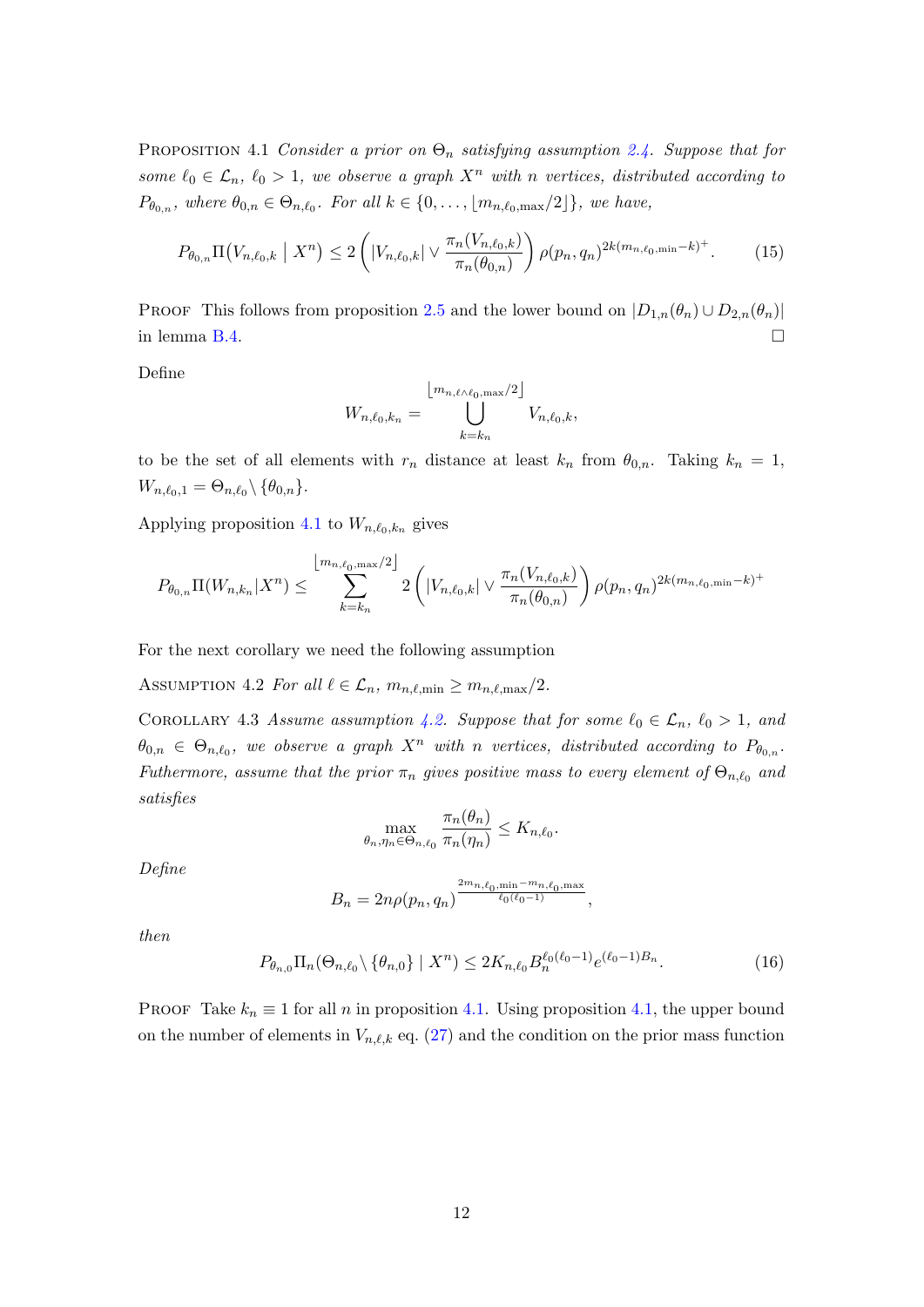$\pi_n$  we have the bound

$$
P_{\theta_{n,0}} \Pi(\Theta_{n,\ell_0} \setminus \{\theta_{n,0}\} \mid X^n)
$$
\n
$$
\leq 2K_{n,\ell_0} \sum_{k=1}^{\lfloor m_{n,\ell_0,\max}/2 \rfloor} 2^{k\ell_0(\ell_0-1)} \binom{n(\ell_0-1)}{\ell_0(\ell_0-1)k} \rho(p_n, q_n)^{2k(m_{n,\ell_0,\min}-k)}
$$
\n
$$
\leq 2K_{n,\ell_0} \sum_{k=1}^{\lfloor m_{n,\ell_0,\max}/2 \rfloor} \frac{(2n(\ell_0-1))^{\ell_0(\ell_0-1)k}}{(\ell_0(\ell_0-1)k)!} \rho(p_n, q_n)^{2k(m_{n,\ell_0,\min}-m_{n,\ell_0,\max}/2)}
$$
\n
$$
\leq 2K_{n,\ell_0} \sum_{k=\ell_0(\ell_0-1)}^{\infty} \frac{(2n(\ell_0-1))^k}{k!} \rho(p_n, q_n)^{k \frac{2m_{n,\ell_0,\min}-m_{n,\ell_0,\max}}{\ell_0(\ell_0-1)}}{\binom{\ell_0(\ell_0-1)!}{(\ell_0(\ell_0-1))!}} \rho(p_n, q_n)^{2m_{n,\ell_0,\min}-m_{n,\ell_0,\max}}
$$
\n
$$
\times \sum_{k=0}^{\infty} \frac{(2n(\ell_0-1))^k}{k!} \rho(p_n, q_n)^{k \frac{2m_{n,\ell_0,\min}-m_{n,\ell_0,\max}}{\ell_0(\ell_0-1)}}
$$
\n
$$
= 2K_{n,\ell_0} \frac{1}{(\ell_0(\ell_0-1))!} \left( (2n(\ell_0-1)) \rho(p_n, q_n)^{\frac{2m_{n,\ell_0,\min}-m_{n,\ell_0,\max}}{\ell_0(\ell_0-1)}} \right)^{\ell_0(\ell_0-1)}
$$
\n
$$
\times \exp\left( 2n(\ell_0-1) \rho(p_n, q_n)^{\frac{2m_{n,\ell_0,\min}-m_{n,\ell_0,\max}}{\ell_0(\ell_0-1)}} \right)
$$
\n
$$
= \frac{2K_{n,\ell_0} (2n(\ell_0-1)) \rho(p_n, q_n)^{2m_{n,\ell_0,\min}-m_{n,\ell_0,\max}}{\binom{\ell_
$$

With the lower bound  $k! \geq$  $\sqrt{2\pi}k^{k+1/2}e^{-k}$  one can easily see that for  $\ell_0 \geq 3$ ,  $\frac{(\ell_0-1)^{\ell_0(\ell_0-1)}}{(\ell_0(\ell_0-1))!} \leq 1$ , but it also holds for  $\ell_0 = 2$ . Hence  $P_{\theta_{n,0}}\Pi(\Theta_{n,\ell_0}\setminus{\theta_{n,0}}\mid X^n) \leq$  $2K_{n,\ell_0}B_n^{\ell_0(\ell_0-1)}e^{(\ell_0-1)B_n}.$ 

### 4.1 Examples: recovery of the parameters

In this section we are interested in exact and almost exact recovery for some interesting examples. We consider the same priors and models as in examples [3.2](#page-8-4) and [3.3.](#page-8-5) Note that in this case

$$
m_{n,\ell,\min} - m_{n,\ell,\max}/2 \ge \frac{n}{8\ell},\tag{17}
$$

<span id="page-12-0"></span>so assumption [4.2](#page-11-0) is satisfied for all  $\ell \in \mathcal{L}_n$ .

Example 4.4 (Dense phase, continuation of example [3.4\)](#page-8-0)

Recall that  $b_n = -\log \rho(p_n, q_n)$ . The quantity  $B_n$  in corollary [4.3](#page-11-1) is bounded as follows

$$
B_n = 2n\rho(p_n, q_n) \frac{\sum_{n=1}^{\infty} a_n \sin^{-m} n \cdot \ell_0 \cdot \max}{\ell_0(\ell_0 - 1)} \leq 2n\rho(p_n, q_n) \frac{\sum_{n=1}^{\infty} a_n \cos^{-m} n \cdot \ell_0 \cdot \min\{2n\}}{4\ell_0^2(\ell_0 - 1)} = e^{-\frac{nb_n}{4\ell_0^2(\ell_0 - 1)} + \log(2n)}.
$$

So with corollary [4.3](#page-11-1) and the result of example [3.4,](#page-8-0) when  $L_n = o(\sqrt{n/\log n})$  and

$$
nb_n \geq 8L_n^2(L_n - 1)\log(2n),
$$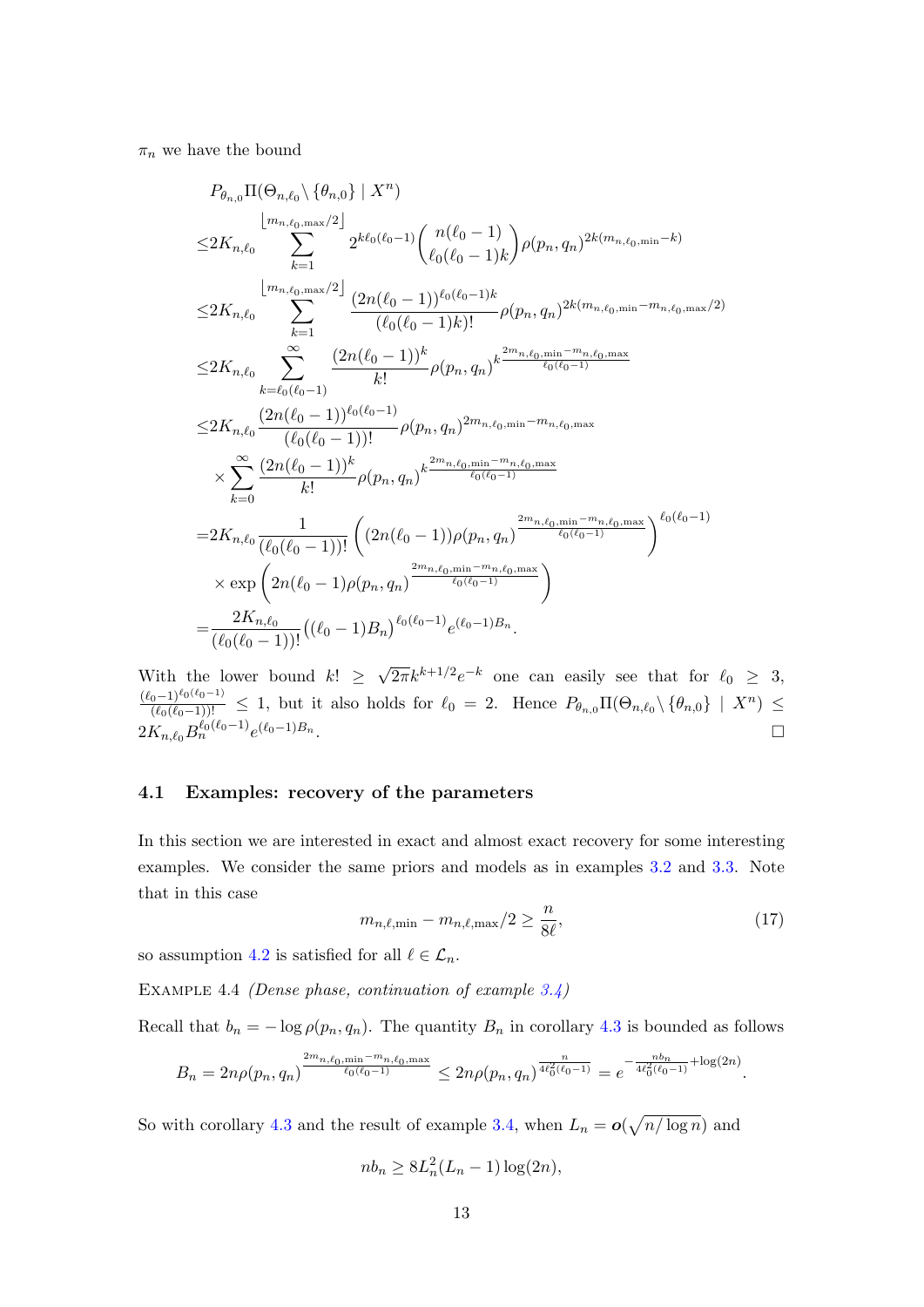we obtain

$$
P_{\theta_{0,n}} \Pi_n(\theta_0 \mid X^n) \ge 1 - L_n e^{-b_n n^2/(12L_n^2)} - 2\sqrt{e}e^{-nb_n/(8L_n)}.
$$

In particular  $P_{\theta_{0,n}}\Pi_n(\theta_0 | X^n) \to 1$ , as  $n \to \infty$ .

So in the dense phase we have exponentially fast convergence of the expected posterior mass of  $\theta_{0,n}$  to one, under the true distribution. In the sparse phases we get only a polynomial rate of convergence.

<span id="page-13-0"></span>Example 4.5 (Chernoff-Hellinger phase, continuation of example [3.5\)](#page-9-1) With a similar calculation as in example [3.5,](#page-9-1) we find,

$$
\rho(p_n, q_n) \frac{\sum_{l=0}^{2m_n, \ell_0, \min-m_n, \ell_0, \max}}{\ell_0(\ell_0 - 1)} \newline = \left[1 - \frac{\log n}{n} \left(\frac{1}{2} \left(\sqrt{a_n} - \sqrt{b_n}\right)^2 - \frac{a_n b_n \log n}{4n}\right)\right]^{n} \frac{\sum_{l=0}^{2m_n, \ell_0, \min-m_n, \ell_0, \max}}{\ell_0(\ell_0 - 1)^n} \newline \le \exp\left(-\frac{2m_{n, \ell_0, \min} - m_{n, \ell_0, \max}}{\ell_0(\ell_0 - 1)n} \left(\frac{1}{2} \left(\sqrt{a_n} - \sqrt{b_n}\right)^2 - \frac{a_n b_n \log n}{4n}\right) \log n\right).
$$

It follows that

$$
B_n \le e^{\log(2n) - \frac{(a_n^{1/2} - b_n^{1/2})^2}{16\ell_0^2(\ell_0 - 1)} \log n}.
$$

So when  $(a_n^{1/2} - b_n^{1/2})^2 \ge 32L_n^2(L_n - 1) \frac{\log(2n)}{\log n},$  $P_{\theta_{n,0}}\Pi_n(\Theta_{n,\ell_0}\setminus{\theta_{n,0}} | X^n) \leq 2$  $\sqrt{e}n^{-(a_n^{1/2}-b_n^{1/2})^2/(32L_n)}$ .

It follows that when  $(a_n^{1/2} - b_n^{1/2})^2 \ge 48L_n^2(L_n - 1)$ , then with the result of example [3.5](#page-9-1)  $P_{\theta_{0,n}}\Pi_n(\theta_0 | X^n) \geq 1 - L_n \exp \left(-n \frac{1}{48}\right)$ 48  $\left(\sqrt{a_n}-\sqrt{b_n}\right)^2\frac{\log n}{\sqrt{n}}$  $L_n^2$  $-2$  $\sqrt{e}n^{-(a_n^{1/2}-b_n^{1/2})^2/(32L_n)}$ .

In particular  $P_{\theta_{0,n}}\Pi_n(\theta_{0,n} | X^n) \to 1$ , as  $n \to \infty$ .

In the even sparser Kesten-Stigum phase exact recovery is not possible anymore (Abbe and Sandon, [2015;](#page-27-3) Abbe and Sandon, [2018\)](#page-27-4). Instead we obtain weak recovery, in which all but a small fraction of the labels is recovered.

<span id="page-13-1"></span>Example 4.6 (Kesten-Stigum phase, continuation of example [3.6\)](#page-9-2) With a calculation similar to that of example [3.5,](#page-9-1) we find that,

$$
\rho(p_n, q_n)^{2k(m_{n,\ell_0, \min} - k)} \le e^{-k(c_n^{1/2} - d_n^{1/2})^2/(16\ell_0)}.
$$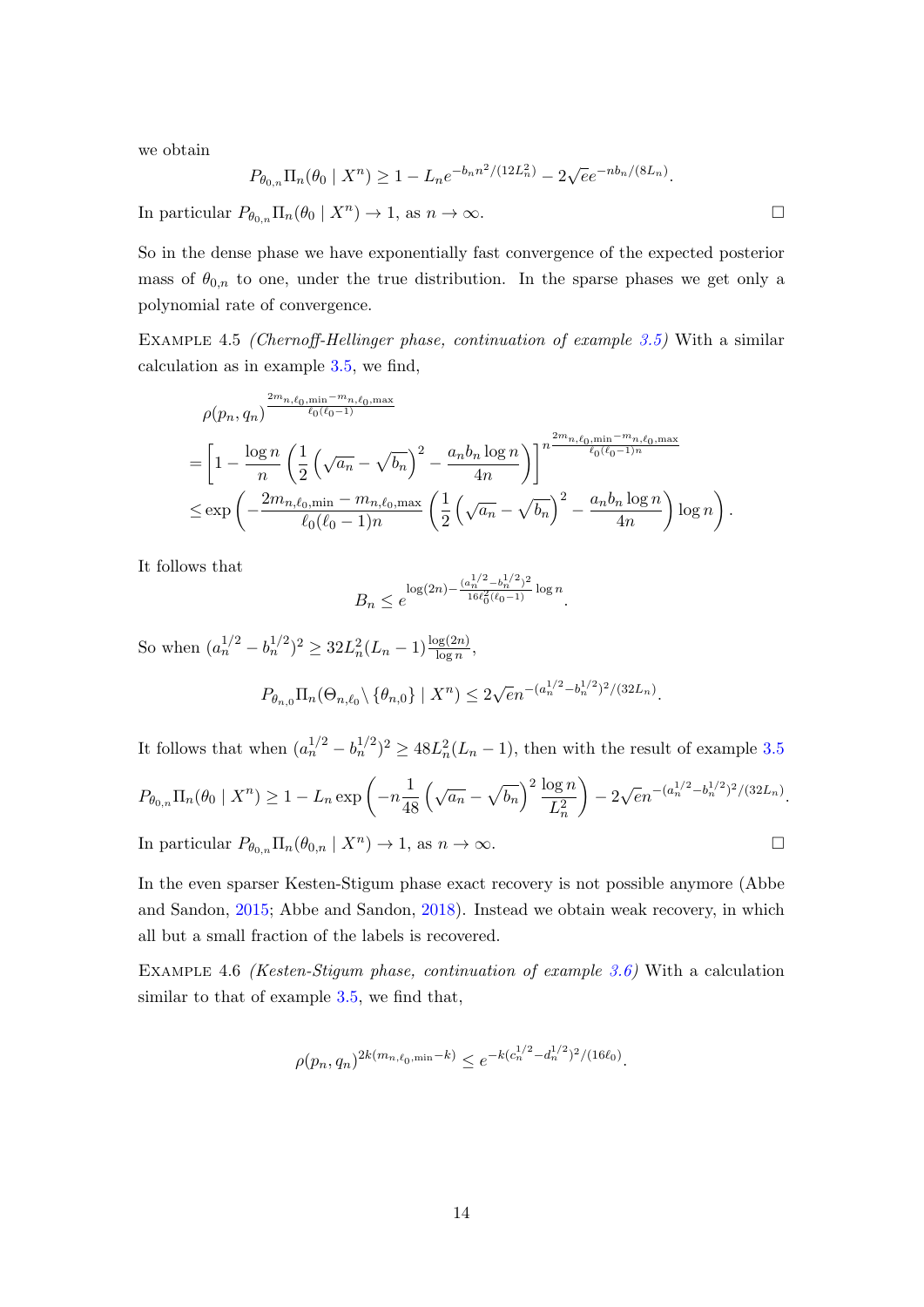Using the bound  $2^{\ell_0(\ell_0-1)k} \binom{n(\ell_0-1)}{\ell_0(\ell_0-1)k} \leq \left(\frac{2en}{\ell_0k}\right)$  $\ell_0$ k  $\int_{0}^{\ell_0(\ell_0-1)k}$ , we see that the posterior

$$
P_{\theta_{0,n}} \Pi_n(W_{n,\ell_0,k_n} \mid X^n) \leq 2 \sum_{k=k_n}^{\lfloor m_{n,\ell_0,\max}/2 \rfloor} \left( \frac{2en}{\ell_0 k} e^{-(c_n^{1/2} - d_n^{1/2})^2/(16\ell_0^2(\ell_0 - 1))} \right)^{\ell_0(\ell_0 - 1)k}
$$

$$
\leq 2 \frac{\left( \frac{2en}{\ell_0 k_n} e^{-(c_n^{1/2} - d_n^{1/2})^2/(16\ell_0^2(\ell_0 - 1))} \right)^{\ell_0(\ell_0 - 1)k_n}}{1 - \left( \frac{2en}{\ell_0 k_n} e^{-(c_n^{1/2} - d_n^{1/2})^2/(16\ell_0^2(\ell_0 - 1))} \right)^{\ell_0(\ell_0 - 1)}}.
$$

Let  $(\delta_n)_{n\geq 1}$  a sequence in  $(0, 1)$ , such that  $\delta_n n$  is an integer and  $\delta_n$  converges to a number  $\delta \in [0, 1)$ . For  $k_n = \delta_n n$ , we see

$$
P_{\theta_{0,n}}\Pi_n(W_{n,\ell_0,k_n}\mid X^n)\leq 2\frac{\left(2e\delta_n^{-1}\ell_0^{-1}e^{-(c_n^{1/2}-d_n^{1/2})^2/(16\ell_0^2(\ell_0-1))}\right)^{\delta_n\ell_0(\ell_0-1)n}}{1-\left(2e\delta_n^{-1}\ell_0^{-1}e^{-(c_n^{1/2}-d_n^{1/2})^2/(16\ell_0^2(\ell_0-1))}\right)^{\ell_0(\ell_0-1)}}.
$$

It follows from lemma [C.1](#page-26-4) that when  $\delta_n n \geq 2$ , and

$$
\ell_0(\ell_0 - 1) \left[ -1 - \log 2 + \log \delta_n + \log \ell_0 + (c_n^{1/2} - d_n^{1/2})^2 / (16 \ell_0^2 (\ell_0 - 1)) \right] \ge \sqrt{\frac{2}{\delta_n n}},
$$
  

$$
P_{\theta_{0,n}} \Pi_n(W_{n,\ell_0,k_n} \mid X^n) \le 2e^{-\delta_n \ell_0(\ell_0 - 1)} \left[ -1 - \log 2 + \log \delta_n + \log \ell_0 + (c_n^{1/2} - d_n^{1/2})^2 / (16 \ell_0^2 (\ell_0 - 1)) \right] n/4.
$$

We define the Hamming metric  $m_n$ , closely related to  $r_n$ , on the parameter space, again stepwise via a metric  $m'_n$  on  $\Theta'_n$ . Define  $m'_n$  on  $\Theta'_n$ , by

$$
m'_n(\theta',\eta')=\sum_{i=1}^n\mathbb{I}_{\theta'_i\neq\eta'_i},
$$

and next we define

$$
m_n(\theta, \eta) = \min_{\theta' \in \theta, \eta' \in \eta} m'_n(\theta', \eta')
$$
\n(18)

on  $\Theta_n$ . The quantity  $m_n(\hat{\theta}_n, \theta_{0,n})$  counts the number of misspecified labels of an estimator  $\hat{\theta}_n$ . Let

$$
\bar{B}_{n,k_n}(\theta_n) = \{ \eta_n \in \Theta_{n,\ell_0} : r_n(\theta_n, \eta_n) \le k_n \}
$$

and

<span id="page-14-0"></span>
$$
B_{n,k_n}(\theta_n) = \{ \eta_n \in \Theta_n : m_n(\theta_n, \eta_n) \le k_n \}.
$$
 (19)

It follows from lemma [B.7](#page-25-0) that

$$
\bar{B}_{n,k_n/(\ell_0(\ell_0-1))}(\theta_n) \subseteq B_{n,k_n}(\theta_n) \quad \text{and clearly} \quad W_{n,\ell_0,k_n} = \Theta_{n,\ell_0} \setminus \bar{B}_{n,k_n-1}(\theta_{0,n}). \tag{20}
$$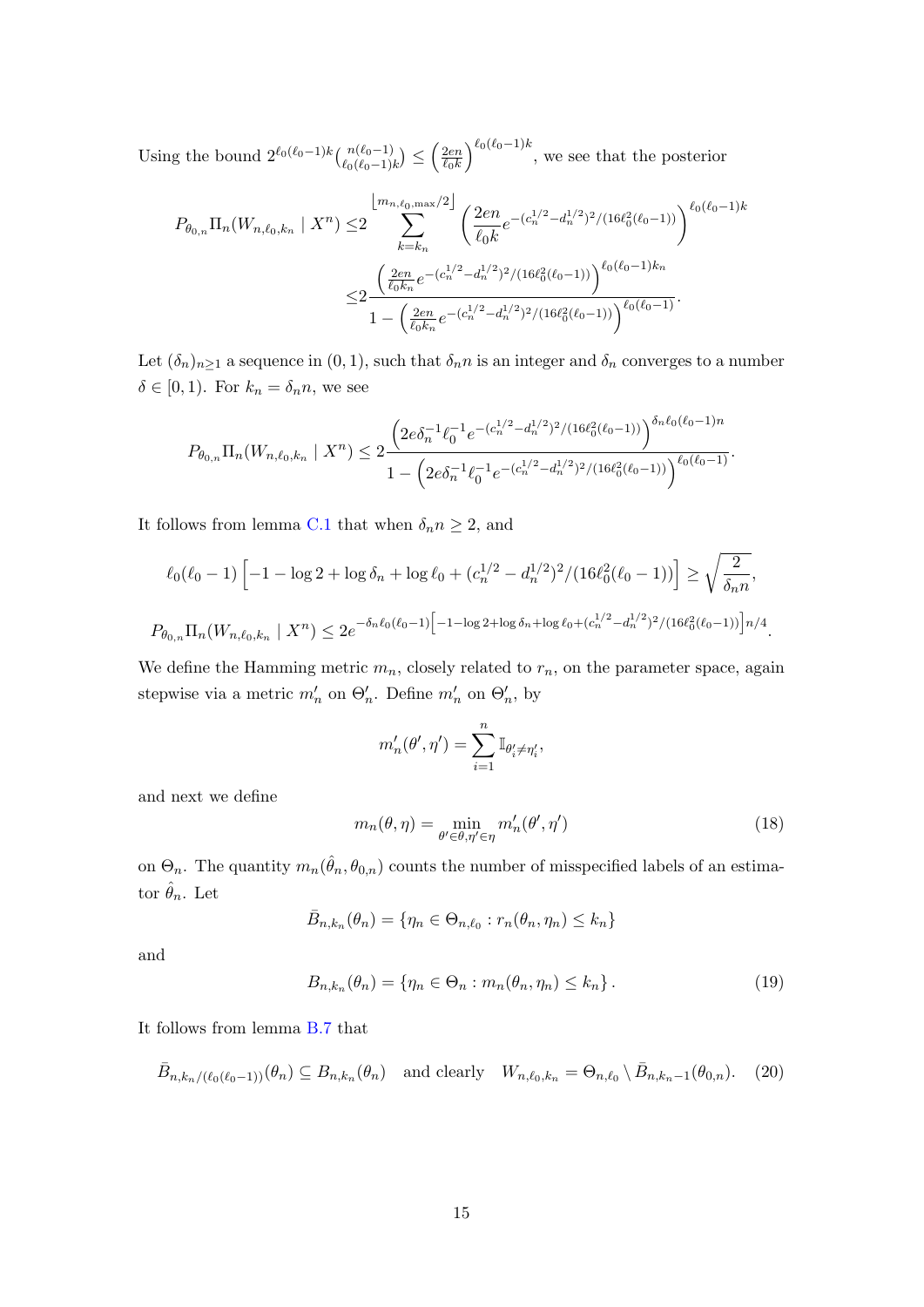Let now  $\delta_n$  be a sequence of positive numbers such that  $\delta_n n/[\ell_0(\ell_0 - 1)]$  are integers,  $\delta_n/[\ell_0(\ell_0 - 1)] \in (0, 1)$  and decreases to a number  $\delta$  in [0, 1], then

$$
P_{\theta_{0,n}} \Pi_n(\Theta_{m_{n,\ell_0}} \setminus B_{n,\delta n} \mid X^n)
$$
  
\n
$$
\leq P_{\theta_{0,n}} \Pi_n(\Theta_{m_{n,\ell_0}} \setminus \bar{B}_{n,\delta_n n/[\ell_0(\ell_0-1)]-1} \mid X^n)
$$
  
\n
$$
= P_{\theta_{0,n}} \Pi_n(W_{n,\ell_0,\delta_n n/[\ell_0(\ell_0-1)]} \mid X^n)
$$
  
\n
$$
\leq 2e^{-\delta_n \left[ -1 - \log 2 + \log \delta_n - \log(\ell_0-1) + (c_n^{1/2} - d_n^{1/2})^2 / (16\ell_0^2(\ell_0-1)) \right] n/4}.
$$

When  $\delta_n \to 0$ ,  $-\log \delta_n \to \infty$ , so with the result of example [3.6](#page-9-2) almost exact convergence is achieved once  $(c_n^{1/2} - d_n^{1/2})^2 \to \infty$  (however slowly). To be exact, for  $(c_n^{1/2} - d_n^{1/2})^2 \ge$  $48L^2 \log L, \frac{\delta_n n}{L(L-1)} \geq 2$ , and

<span id="page-15-1"></span>
$$
-1 - \log 2 + \log \delta_n - \log(L - 1) + (c_n^{1/2} - d_n^{1/2})^2 / (16L^2(L - 1)) \ge \sqrt{\frac{2L(L - 1)}{\delta_n n}}, \tag{21}
$$

$$
P_{\theta_{0,n}} \Pi_n(B_{n,\delta n}) \mid X^n) \le 1 - L_n \exp\left(-n \frac{1}{48L^2} (\sqrt{c_n} - \sqrt{d_n})^2\right)
$$

$$
-2e^{-\delta_n \left(-1 - \log 2 + \log \delta_n - \log(L-1) + (c_n^{1/2} - d_n^{1/2})^2 / (16L^2(L-1))\right) n/4}.
$$

Note that condition eq.  $(21)$  is in particular satisfied when

$$
\delta_n := 2(L-1)e^{2-(c_n^{1/2}-d_n^{1/2})^2/(16L^2(L-1))}
$$

and  $(c_n^{1/2} - d_n^{1/2})^2$  converges to infinity. Then  $\delta_n \to 0$  and

$$
P_{\theta_{0,n}} \Pi_n(B_{n,\delta n} \mid X^n) \ge 1 - L_n \exp\left(-n \frac{1}{48L^2} \left(\sqrt{c_n} - \sqrt{d_n}\right)^2\right) - 2e^{-\delta_n n/4}.
$$

For fixed  $\delta_0 < 1/L$ , setting  $(c_n^{1/2} - d_n^{1/2})^2$  so that  $\delta_0 = 2(L-1)e^{2-(c_n^{1/2} - d_n^{1/2})^2/(16L^2(L-1))}$ , and  $\delta_n = |2(L-1)ne^{2-(c_n^{1/2}-d_n^{1/2})^2/(16L^2(L-1))}|/n$  gives concentration in a ball of radius  $\delta_0 n$ .

# <span id="page-15-0"></span>5 Coverage of credible sets with examples

Conditionally on an observation  $X^n$ , a credible set of credible level  $1-\alpha_n$  is a measurable subset  $D_n(X^n)$  of the parameter set with posterior mass at least  $1 - \alpha_n$ :

$$
\Pi_n(D_n(X^n) \mid X^n) \ge 1 - \alpha_n.
$$

In our (discrete, finite) setting any set-valued map  $x^n \mapsto B_n(x^n) \subseteq \Theta_n$ , the corresponding map  $x^n \mapsto \Pi_n(B_n(x^n) \mid x^n)$  is measurable and positive, and hence the integral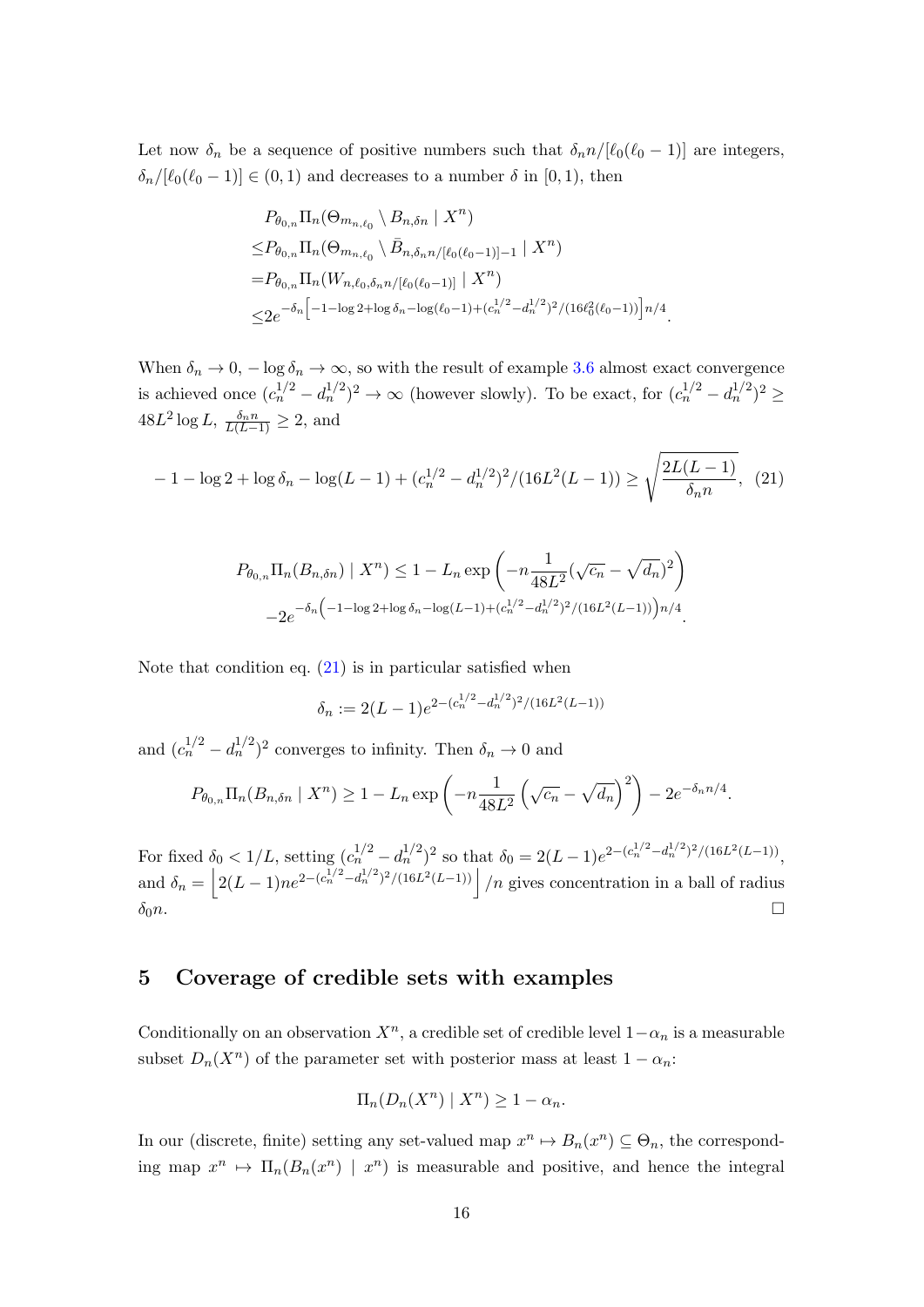$P_{\theta_0} \Pi_n(B_n(X^n) | X^n)$  is well-defined, see appendix [A](#page-20-0) for details. From this perspective, a credible set (of confidence level  $1 - \alpha_n$ ) is a set-valued map  $x^n \mapsto D_n(x^n)$  satisfying  $\Pi_n(D_n(x^n) \mid x^n) \geq 1 - \alpha_n$ , for every  $x^n \in \mathscr{X}_n$ . In nonparametric setting, credible sets can have bad coverage: Freedman, [1999](#page-27-10) provides us with examples. However in this section we show that in the case of exact recovery credible sets cover  $\theta_{0,n}$  with high probability. In case of almost exact recovery we make the credible sets larger in order to guarantee asymptotic coverage, using ideas of Kleijn, [2020](#page-27-11) and Kleijn and van Waaij, [2018.](#page-27-9)

<span id="page-16-0"></span>LEMMA 5.1 Let  $n \geq 1$ . Let  $x^n \to B_n(x^n) \subset \Theta_n$  be a set valued map, such that  $P_{\theta_0} \Pi_n(B_n(X^n) | X^n) \geq 1 - a_n$ , with  $0 < a_n < 1$ . Then, for every  $0 < r_n < 1$ ,

$$
P_{\theta_0} \left[ \Pi_n(B_n(X^n) \mid X^n) \ge 1 - r_n \right] \ge 1 - \frac{1}{r_n} a_n.
$$

PROOF Let  $E_n = \{ \omega : \Pi_n(B_n \mid X^n(\omega)) \geq 1 - r_n \}$  be the event that the posterior mass of  $B_n(X^n)$  is at least  $1-r_n$ . Let  $\delta > 0$ . Suppose that  $P_{\theta_0}(E_n) \leq 1-\frac{1}{r_n}$  $\frac{1}{r_n}a_n - \delta$ . Then

$$
P_{\theta_0} \Pi_n(B_n(X^n) \mid X^n) \le P_{\theta_0}(E_n) + (1 - r_n) P_{\theta_0}(E_n^c) = P_{\theta_0}(E_n) + (1 - r_n)(1 - P_{\theta_0}(E_n))
$$
  
=  $r_n P_{\theta_0}(E_n) + 1 - r_n \le r_n \left(1 - \frac{1}{r_n} a_n - \delta\right) + 1 - r_n = 1 - a_n - \delta r_n < 1 - a_n$ ,

which contradicts with our assumption that  $P_{\theta_0} \Pi_n(B_n(X^n) \mid X^n) \geq 1 - a_n$ . Hence  $P_{\theta_0}(E_n) > 1 - \frac{1}{r_n}$  $\frac{1}{r_n}a_n-\delta$ . As this holds for every  $\delta>0$ , it follows that  $P_{\theta_0}(E_n)\geq 1-\frac{1}{r_n}$  $\frac{1}{r_n}a_n$ .  $\Box$ 

<span id="page-16-1"></span>LEMMA 5.2 Suppose  $P_{\theta_0} \Pi_n(\{\theta_{0,n}\} \mid X^n) \geq 1 - x_n$ , where  $0 < x_n < 1$ . Let  $\alpha_n \in (0,1)$ and  $D_n(X^n)$  a  $1-\alpha_n$  credible set, i.e.  $\Pi_n(D_n(X^n) | X^n) \geq 1-\alpha_n$ . Then

$$
P_{\theta_{0,n}}(\theta_{0,n} \in D_n(X^n)) \ge 1 - \frac{1}{1 - \alpha_n} x_n.
$$

PROOF Let  $E_n = {\Pi(\{\theta_0\} \mid X^n) \geq r\}$  be the event that  ${\theta_0}$  has posterior mass at least  $r, r > \alpha_n$ . It follows from lemma [5.1](#page-16-0) that  $P_{\theta_{0,n}}(E_n) \geq 1 - \frac{1}{1-r}x_n$ . As  $D_n(X^n)$  has at least  $1 - \alpha_n$  posterior mass,  $D_n(X^n)$  and  $\{\theta_0\}$  cannot be disjoint on the event  $E_n$ , as  $1-\alpha_n+r>1$ . In other words,  $\theta_0 \in D_n(X^n)$  on  $E_n$ . So  $P_{\theta_0}(\theta_0 \in D_n(X^n)) \ge P_{\theta_0}(E_n) \ge$ 1 −  $\frac{1}{1-r}x_n$ . As this holds for any  $r > \alpha_n$  we have  $P_{\theta_0}(\theta_0 \in D_n(X^n)) \ge 1 - \frac{1}{1-\alpha_n}x_n$ .  $\Box$ EXAMPLE 5.3 (Dense phase, continuation of examples [3.4](#page-8-0) and [4.4\)](#page-12-0) Let  $D_n(X^n)$  be a  $1 - \alpha_n$  credible set,  $0 < \alpha_n < 1$ . With example [4.4](#page-12-0) and lemma [5.2](#page-16-1) we get

$$
P_{\theta_0}(\theta_{0,n} \in D_n(X^n)) \ge 1 - \frac{1}{1 - \alpha_n} \left( L_n e^{-b_n n^2/(12L_n^2)} + 2\sqrt{e}e^{-nb_n/(8L_n)} \right).
$$

 $\Box$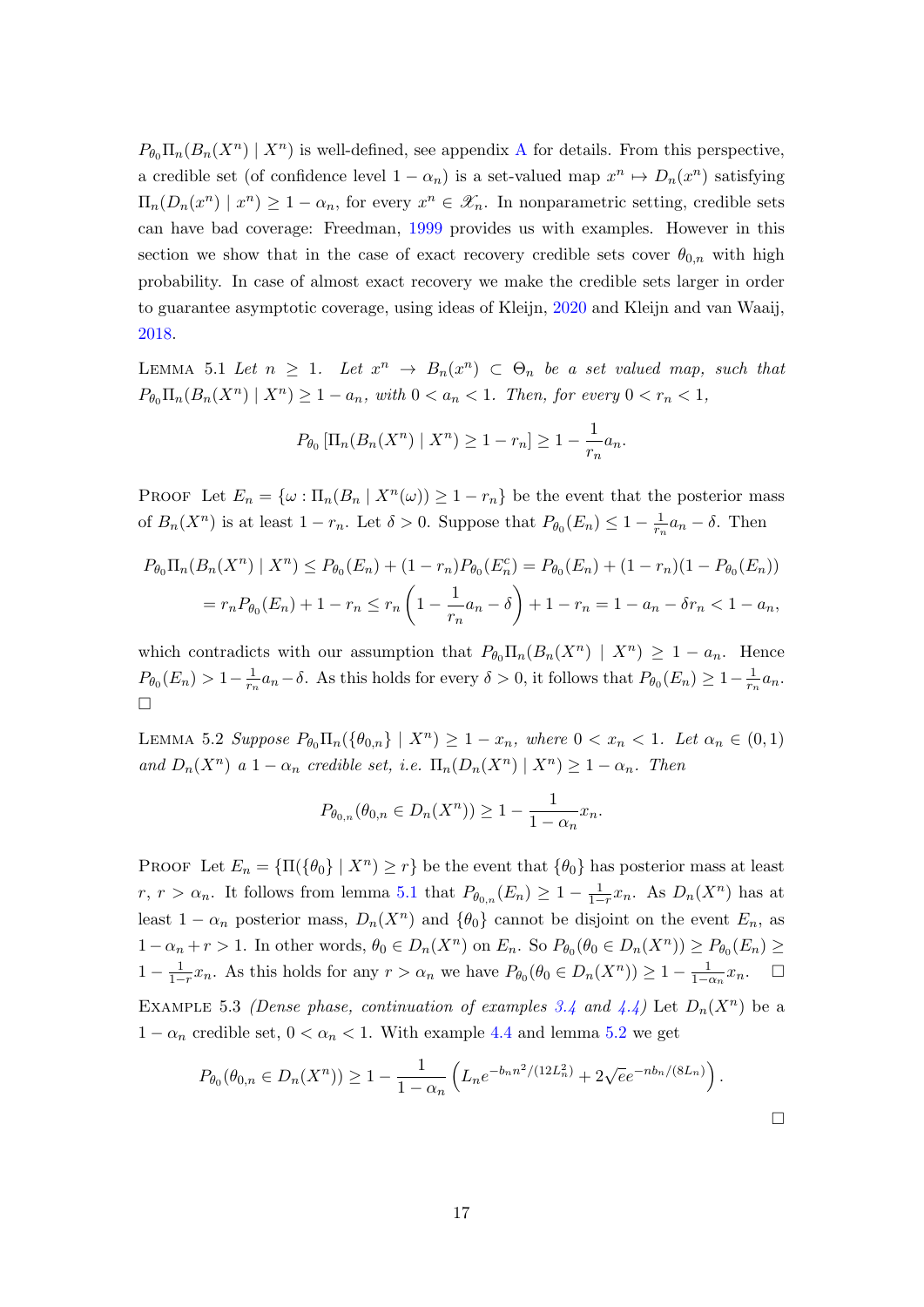EXAMPLE 5.4 (Chernoff-Hellinger phase, continuation of examples [3.5](#page-9-1) and  $\angle 4.5$ ) Let  $D_n(X^n)$  be a  $1 - \alpha_n$  credible set,  $0 < \alpha_n < 1$ . With example [4.5](#page-13-0) and lemma [5.2](#page-16-1) we get

$$
P_{\theta_0}(\theta_{0,n} \in D_n(X^n)) \ge 1 - \frac{1}{1 - \alpha_n} \left[ L_n \exp\left( -n \frac{1}{48} (\sqrt{a_n} + \sqrt{b_n})^2 \frac{\log n}{L_n^2} \right) + 2\sqrt{e_n} \left( \frac{a_n^{1/2} - b_n^{1/2}}{2} \right)^2 / (32L_n) \right].
$$

#### 5.1 Enlarged credible sets

In the case of almost exact convergence, credible sets need to be enlarged, in order to make them asymptotic confidence sets.

Let  $n \geq 1$ , let  $D_n(X^n)$  be a credible set. For a nonnegative integer  $k_n$ , we define the  $k_n$ -enlargement of  $D_n(X^n)$  to be the set

$$
C_n(X^n) = \{ \theta_n \in \Theta_n : \exists \eta_n \in D_n(X^n), m_n(\theta_n, \eta_n) \leq k_n \}.
$$

Recall the definition of  $B_{n,k_n}(\theta_{0,n})$  in eq. [\(19\)](#page-14-0),

$$
B_{n,k_n}(\theta_n) = \{ \eta_n \in \Theta_n : m_n(\theta_n, \eta_n) \le k_n \}.
$$

<span id="page-17-0"></span>We have the following result

.

LEMMA 5.5 Suppose  $P_{\theta_0} \Pi_n(B_{n,k_n}(\theta_{0,n}) | X^n) \geq 1 - x_n$ ,  $0 < x_n < 1$ . Let  $\alpha_n \in (0,1)$  and  $D_n(X^n)$  a 1 –  $\alpha_n$ -credible set, with  $k_n$ -enlargement  $C_n$ , then

$$
P_{\theta_{0,n}}(\theta_{0,n} \in C_n(X^n)) \ge 1 - \frac{1}{1 - \alpha_n} x_n.
$$

PROOF Let  $E_n = {\Pi(B_{n,k_n}(\theta_{0,n}) | X^n) \geq r}$  be the event that  $B_{n,k_n}(\theta_{0,n})$  has posterior mass at least  $r, r > \alpha_n$ . It follows from lemma [5.1](#page-16-0) that  $P_{\theta_{0,n}}(E_n) \geq 1 - \frac{1}{1-r}x_n$ . As  $D_n(X^n)$  has at least  $1 - \alpha_n$  posterior mass,  $D_n(X^n)$  and  $B_{n,k_n}(\theta_{0,n})$  cannot be disjoint on the event  $E_n$ , as  $1 - \alpha_n + r > 1$ . Hence  $\theta_0 \in C_n(X^n)$  on  $E_n$ . So  $P_{\theta_0}(\theta_0 \in C_n(X^n)) \ge$  $P_{\theta_0}(E_n) \geq 1 - \frac{1}{1-r}x_n$ . As this holds for any  $r > \alpha_n$  we have  $P_{\theta_0}(\theta_0 \in C_n(X^n)) \geq$  $1-\frac{1}{1-\alpha_n}$  $x_n$ .

EXAMPLE 5.6 (Kesten-Stigum phase, continuation of examples [3.6](#page-9-2) and  $(4.6.)$  $(4.6.)$  $(4.6.)$  Let  $D_n(X^n)$  a 1 –  $\alpha_n$ -credible set and  $C_n(X^n)$  the  $a_n n$  enlargement of  $D_n(X^n)$ , with  $a_n := 2(L-1)e^{2-\frac{1}{4L}(c_n^{1/2}-d_n^{1/2})^2}$ . With example [4.6](#page-13-1) and lemma [5.5](#page-17-0) we get

$$
P_{\theta_{0,n}}(\theta_{0,n} \in C_n) \ge 1 - \frac{1}{1 - \alpha_n} \left( L_n \exp \left( -n \frac{1}{48L^2} \left( \sqrt{c_n} - \sqrt{d_n} \right)^2 \right) + 2e^{-a_n n/4} \right).
$$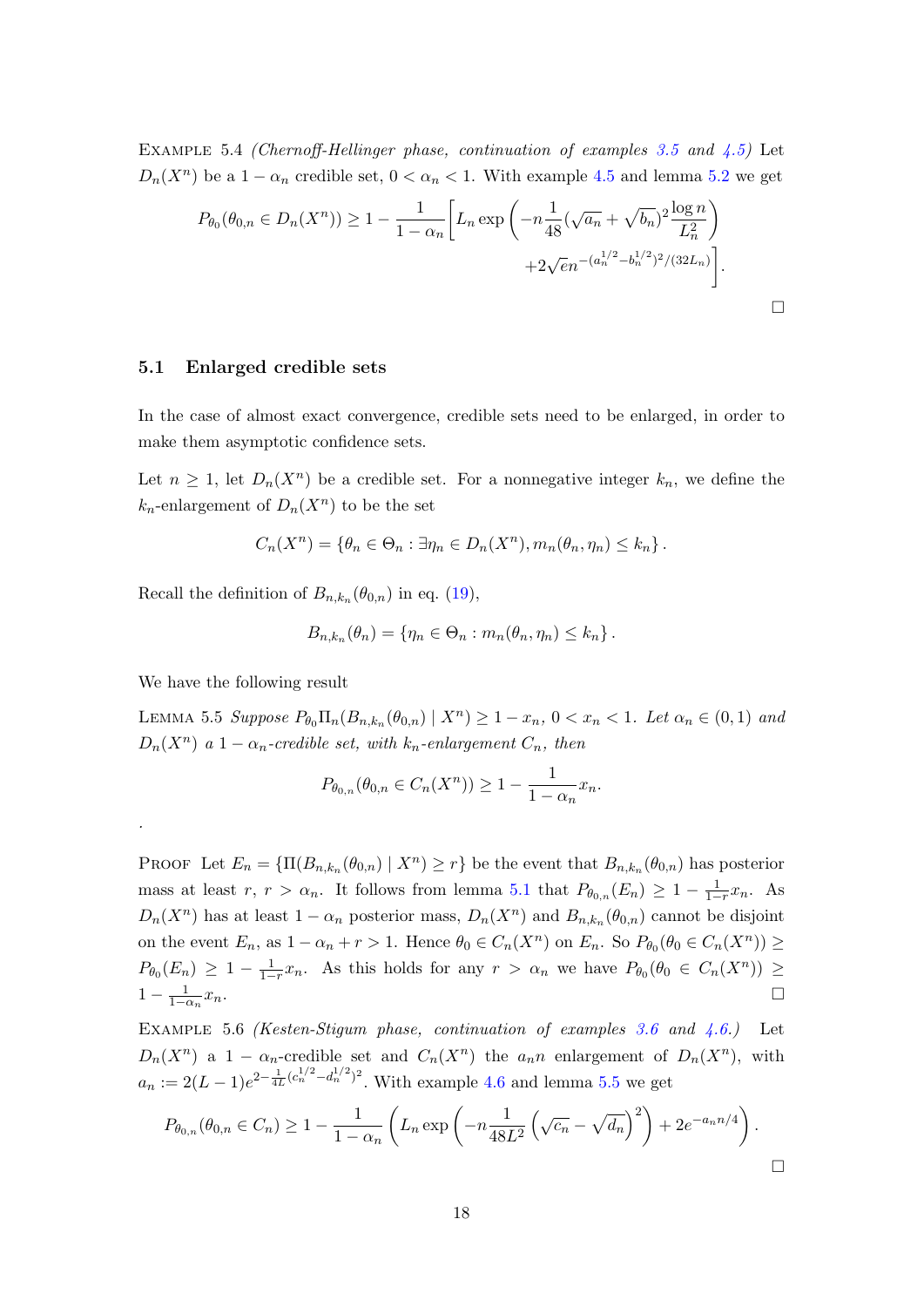## <span id="page-18-0"></span>6 Consistent hypothesis testing with posterior odds

Besides parameter estimation, an interesting question is testing between two alternatives, whether the true parameter  $\theta_{0,n}$  is in the set  $A_n$  or in the set  $B_n$ , where  $A_n, B_n \subseteq \Theta_n$ are disjoint non-random sets. In particular we consider symmetric testing between two alternatives

$$
H_0: \theta_{0,n} \in A_n
$$
 versus  $H_1: \theta_{0,n} \in B_n$ .

Taking, for example,  $A_n = \Theta_{n,\ell_0}$  and  $B_n = \Theta_n \setminus \Theta_{n,\ell_0}$  allows us to test whether the true parameter has  $\ell_0$  classes or not. The case  $\ell_0 = 1$  is testing between the Erdős-Rényi model and the stochastic block model. We establish frequentist results for posterior odds testing between  $A_n$  and  $B_n$ .

We use posterior odds to test between the models, which is defined by

$$
F_n = \frac{\Pi_n(B_n \mid X^n)}{\Pi_n(A_n \mid X^n)}.
$$

Obviously,  $F_n < 1$  counts as evidence in favour of  $H_0$  and  $F_n > 1$  as evidence in favour of  $H_1$ . In the following theorem we give sufficient conditions for this Bayesian test to be valid in a frequentist sense.

<span id="page-18-1"></span>THEOREM 6.1 Let  $\theta_{0,n} \in \Theta_n$ . When  $P_{\theta_{0,n}} \Pi_n(A_n \mid X^n) \geq 1 - a_n$ , with  $0 < a_n < 1$ , then

$$
P_{\theta_{0,n}}(F_n > r_n) \le 2a_n \left(1 + \frac{1}{r_n}\right).
$$

If, in addition,  $P_{\theta_{0,n}}\Pi_n(B_n \mid X^n) \leq b_n$ , then

$$
P_{\theta_{0,n}}(F_n > r_n) \le 2a_n + \frac{2b_n}{r_n}.
$$

PROOF From the posterior convergence condition on  $A_n$  it follows that  $P_{\theta_{0,n}}\Pi_n(B_n | B_n)$  $X^{n}$ )  $\leq a_{n}$ . Hence the first result follows from the second, so we assume  $P_{\theta_{0,n}}\Pi_{n}(B_{n})$  $X^{n}$ )  $\leq b_{n}$  in what follows. Let  $E_{n} = {\prod_{n}(A_{n} | X_{n}) \geq 1/2}$  be the event that the posterior gives at least mass  $1/2$  to  $A_n$ . It follows from lemma [5.1](#page-16-0) that  $P_{\theta_{0,n}}(E_n) \geq 1-2a_n$ . So

$$
P_{\theta_{0,n}}(F_n > r_n) \le P_{\theta_{0,n}} \left( \Pi_n(B_n \mid X_n) \ge r_n/2 \right) + 2a_n.
$$

The probability on the right is by the Markov inequality bounded by

$$
\frac{2}{r_n} P_{\theta_{0,n}} \Pi_n(B_n \mid X_n) \le \frac{2b_n}{r_n}.
$$

We thus arrive at the result

$$
P_{\theta_{0,n}}(F_n > r_n) \le 2a_n + \frac{2b_n}{r_n}
$$

.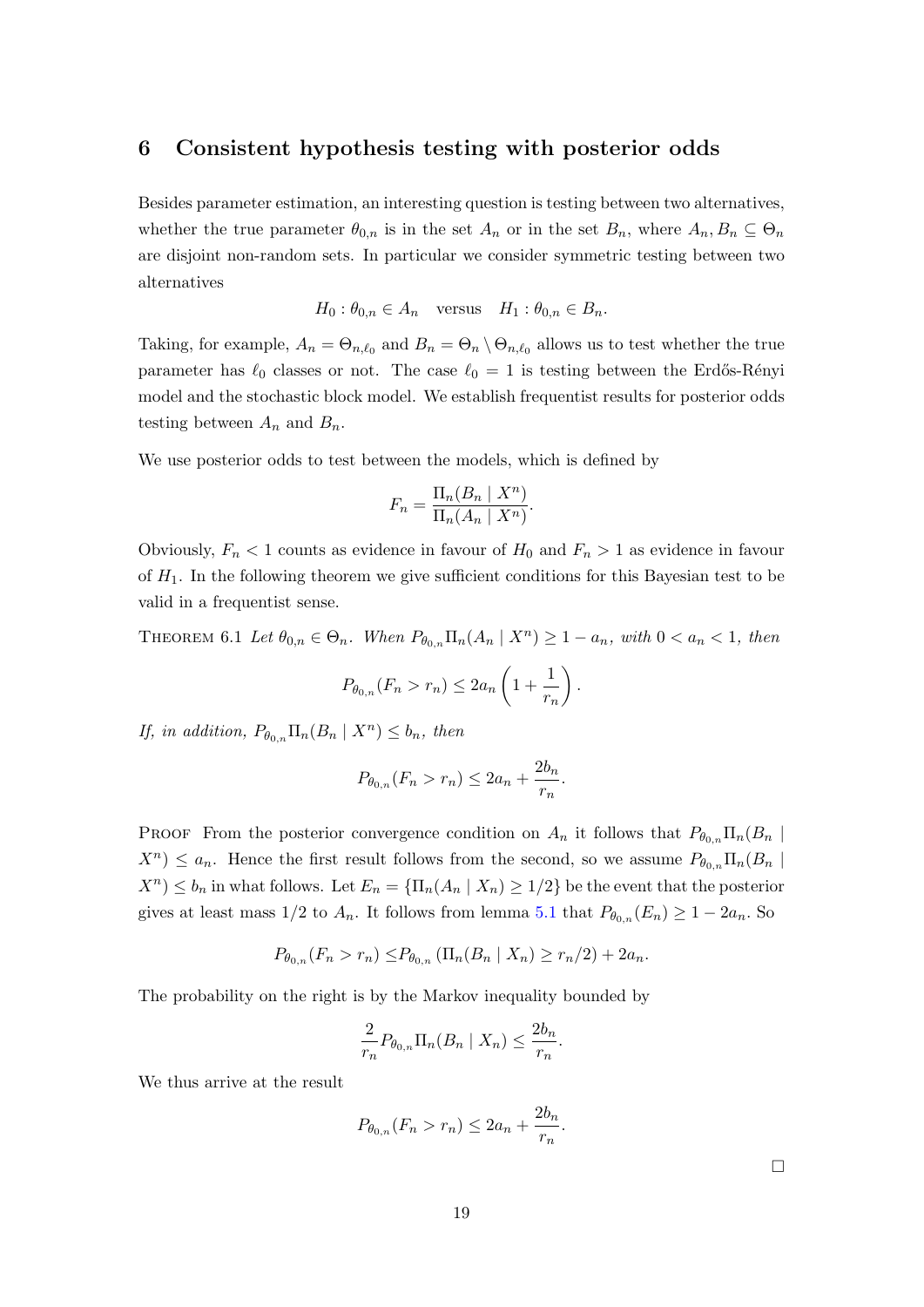Suppose one rejects the null-hypothesis when  $F_n > r_n$ , for some  $r_n > 0$ . The first order error is when  $H_0$  is true, so  $\theta_{0,n}$  is in fact in  $A_n$ , but  $H_0$  is rejected (so  $F_n > r_n$ ). The probability of this error is bounded by the theorem above. The error of second kind is when in fact  $H_1$  is true, but  $H_0$  is not rejected. This probability is given by  $P_{\theta_{0,n}}(F_n \leq r_n), \ \theta_{0,n} \in B_n$ . As  $P_{\theta_{0,n}}(F_n \leq r_n) = P_{\theta_{0,n}}(F_n^{-1} > 1/r_n)$ , and reversing the roles of  $A_n$  and  $B_n$  in theorem [6.1,](#page-18-1) the probability of this event is also covered by the theorem, using posterior convergence results for  $\theta_{0,n} \in B_n$ . The power of the test is defined as the probability of rejecting the null hypothesis when  $H_1$  is true. As  $P_{\theta_{0,n}}(F_n > r_n) = P_{\theta_{0,n}}(F_n^{-1} < 1/r_n) = 1 - P_{\theta_{0,n}}(F_n^{-1} \ge 1/r_n)$ , this probability can be lower bounded with the theorem above.

#### 6.1 Examples: consistent Bayesian testing

In this section we determine conditions for Bayesian testing for different sparsity regimes. We consider the same priors and models as in example section  $3.1$ .

We consider testing

$$
H_0: \theta_{0,n} \in \Theta_{n,\ell_0} \quad \text{versus} \quad H_1: \theta_{0,n} \in \Theta_n \setminus \Theta_{n,\ell_0}.
$$

So we consider testing whether the true parameter has  $\ell_0$  classes or not. The case  $\ell_0 = 1$ is testing between the Erdős-Rényi graph and the stochastic block model.

Example 6.2 (Dense phase, continuation of example [3.4\)](#page-8-0) It follows from example [3.4](#page-8-0) and theorem [6.1](#page-18-1) that

$$
P_{\theta_{0,n}}(F_n > r_n) \le 2L_n \left(1 + \frac{1}{r_n}\right) e^{-b_n n^2/(12L_n^2)}.
$$

Taking  $r_n \equiv 1$ , the error of first kind is bounded by  $4L_ne^{-b_n n^2/(12L_n^2)}$ . Reversing the roles of  $A_n$  and  $B_n$  in theorem [6.1](#page-18-1) gives the error of second kind is bounded by  $4e^{-b_n n^2/(12L_n^2)}$ . and the power of the test is lower bounded by  $1 - 4e^{-b_n n^2/(12L_n^2)}$ .

Example 6.3 (Chernoff-Hellinger phase, continuation of example [3.5\)](#page-9-1) With example [3.5](#page-9-1) and theorem [6.1](#page-18-1) we get for  $\theta_{0,n} \in \Theta_{n,\ell_0}$ 

$$
P_{\theta_{0,n}}(F_n > r_n) \le 2L_n \left(1 + \frac{1}{r_n}\right) \exp\left(-\frac{n}{48} \left(\sqrt{a_n} - \sqrt{b_n}\right)^2 \frac{\log n}{L_n^2}\right)
$$

and for  $\theta_{0,n} \in \Theta_n \setminus \Theta_{n,\ell_0},$ 

$$
P_{\theta_{0,n}}(F_n^{-1} > r_n^{-1}) \le 2(1+r_n) \exp\left(-\frac{n}{48} \left(\sqrt{a_n} - \sqrt{b_n}\right)^2 \frac{\log n}{L_n^2}\right),\,
$$

which is the bound for the second order error. The power for the test is lower bounded by

$$
1 - 2\left(1 + r_n\right) \exp\left(-\frac{n}{48} \left(\sqrt{a_n} - \sqrt{b_n}\right)^2 \frac{\log n}{L_n^2}\right).
$$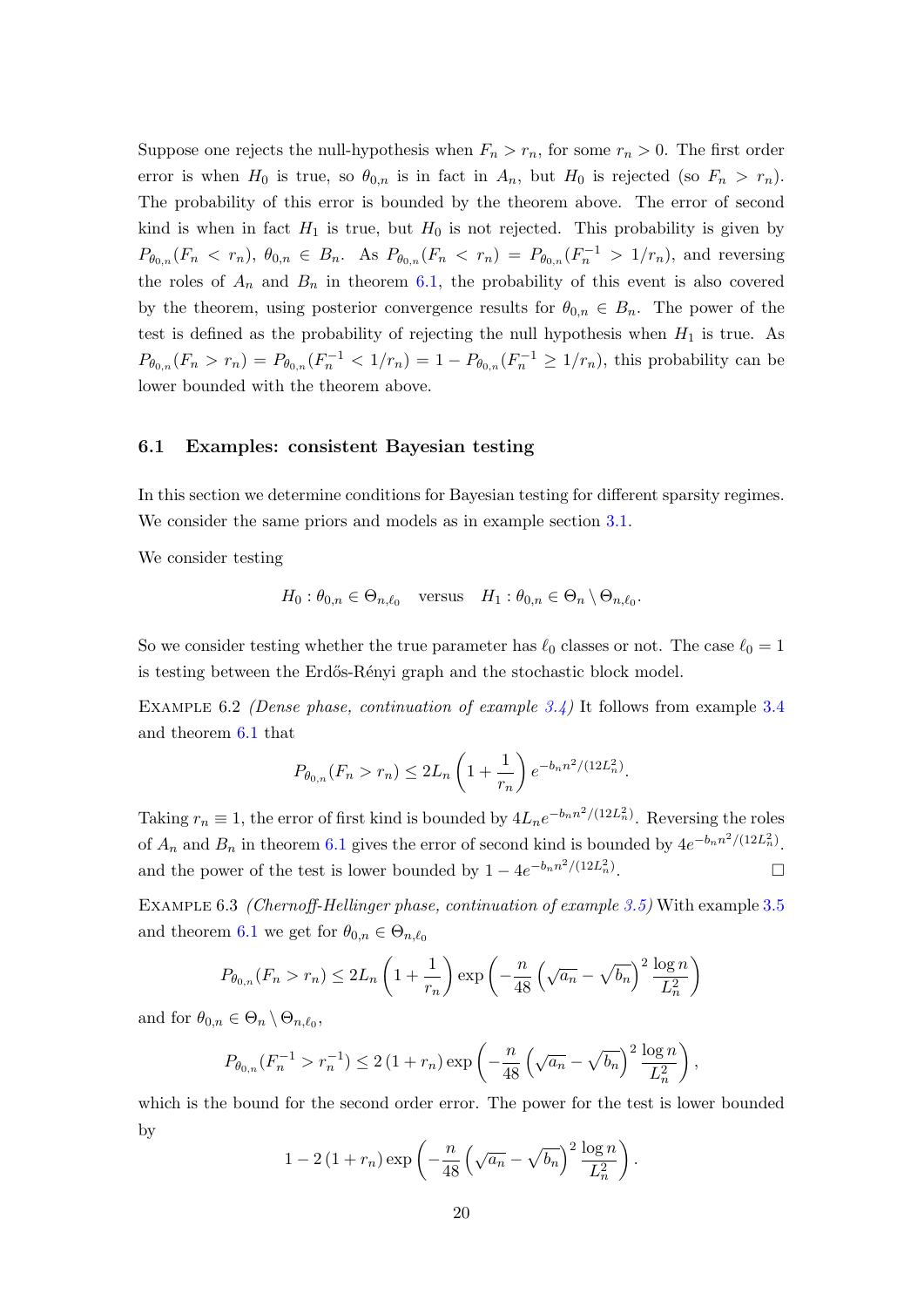EXAMPLE 6.4 *(Kesten-Stigum phase, continuation example [3.6\)](#page-9-2)* It follow from example [3.6](#page-9-2) and theorem [6.1](#page-18-1) that

$$
P_{\theta_{0,n}}(F_n > r_n) \le 2L\left(1 + \frac{1}{r_n}\right) \exp\left(-\frac{n}{48L^2}\left(\sqrt{c_n} - \sqrt{d_n}\right)^2\right).
$$

And similar results as in the example above hold for the second order error and the power of the test.  $\Box$ 

# <span id="page-20-0"></span>A Definitions and conventions

**Notation** When S is a set,  $|S|$  denotes the cardinality of S.

We assume for every  $n \geq 1$ , a random graph  $X<sup>n</sup>$  taking values in the (finite) space  $\mathscr{X}_n$ of all undirected simple graphs (i.e. no self-loops or multiple edges) with  $n$  vertices. Let  $\mathscr{B}_n$  be the powerset of  $\mathscr{X}_n$ , be the  $\sigma$ -algebra corresponding to  $\mathscr{X}_n$  and let  $\mathscr{P}_n$  be the set of all probability distributions  $P_n : \mathcal{B}_n \to [0,1]$ . A model is a subset  $\mathcal{P}_n$  of  $\mathcal{P}_n$ , which is parametrized by an bijective mapping  $\Theta_n \to \mathcal{P}_n : \theta \mapsto P_{\theta_n}$ . We equip  $\Theta_n$  with a σ-algebra  $\mathscr{G}_n$  and a probability measure  $\Pi_n : \mathscr{G}_n \to [0,1]$  (the so-called prior). As we only consider finite parameters sets  $\Theta_n$ , we set  $\mathscr{G}_n$  to be the powerset of  $\Theta_n$ . As frequentists, we assume that there exists a 'true, underlying distribution for the data'; that means that for every  $n \geq 1$ , the *n*-th graph  $X^n$  is drawn from  $P_{\theta_{0,n}}$ , for some  $\theta_{0,n} \in \Theta_n$ . We call  $\theta_{0,n}$  the 'true parameter'.

DEFINITION A.1 Given  $n \geq 1$  and a prior probability measure  $\Pi_n$  on  $\Theta_n$ , define the n-th prior predictive distribution as:

$$
P_n^{\Pi_n}(A) = \int_{\Theta} P_{\theta_n}(A) d\Pi_n(\theta), \qquad (22)
$$

for all  $A \in \mathscr{B}_n$ .

The prior predictive distribution  $P_n^{\Pi_n}$  is the marginal distribution for  $X^n$  in the Bayesian perspective that considers parameter and sample jointly  $(\theta, X^n) \in \Theta \times \mathcal{X}_n$  as the random quantity of interest.

DEFINITION A.2 Given  $n \geq 1$ , a (version of) the posterior is any map  $\Pi_n(\cdot | X^n = \cdot)$ :  $\mathscr{G}_n \times \mathscr{X}_n \to [0,1]$  such that,

- 1. for every  $B_n \in \mathscr{G}_n$ , the map  $\mathscr{X}_n \to [0,1]: x^n \mapsto \Pi(B_n | X^n = x^n)$  is  $\mathscr{B}_n$ -measurable,
- 2. for all  $A_n \in \mathscr{B}_n$  and  $V_n \in \mathscr{G}_n$ ,

<span id="page-20-1"></span>
$$
\int_{A_n} \Pi_n(V_n|X^n) dP_n^{\Pi_n} = \int_{V_n} P_{\theta_n}(A_n) d\Pi_n(\theta_n).
$$
\n(23)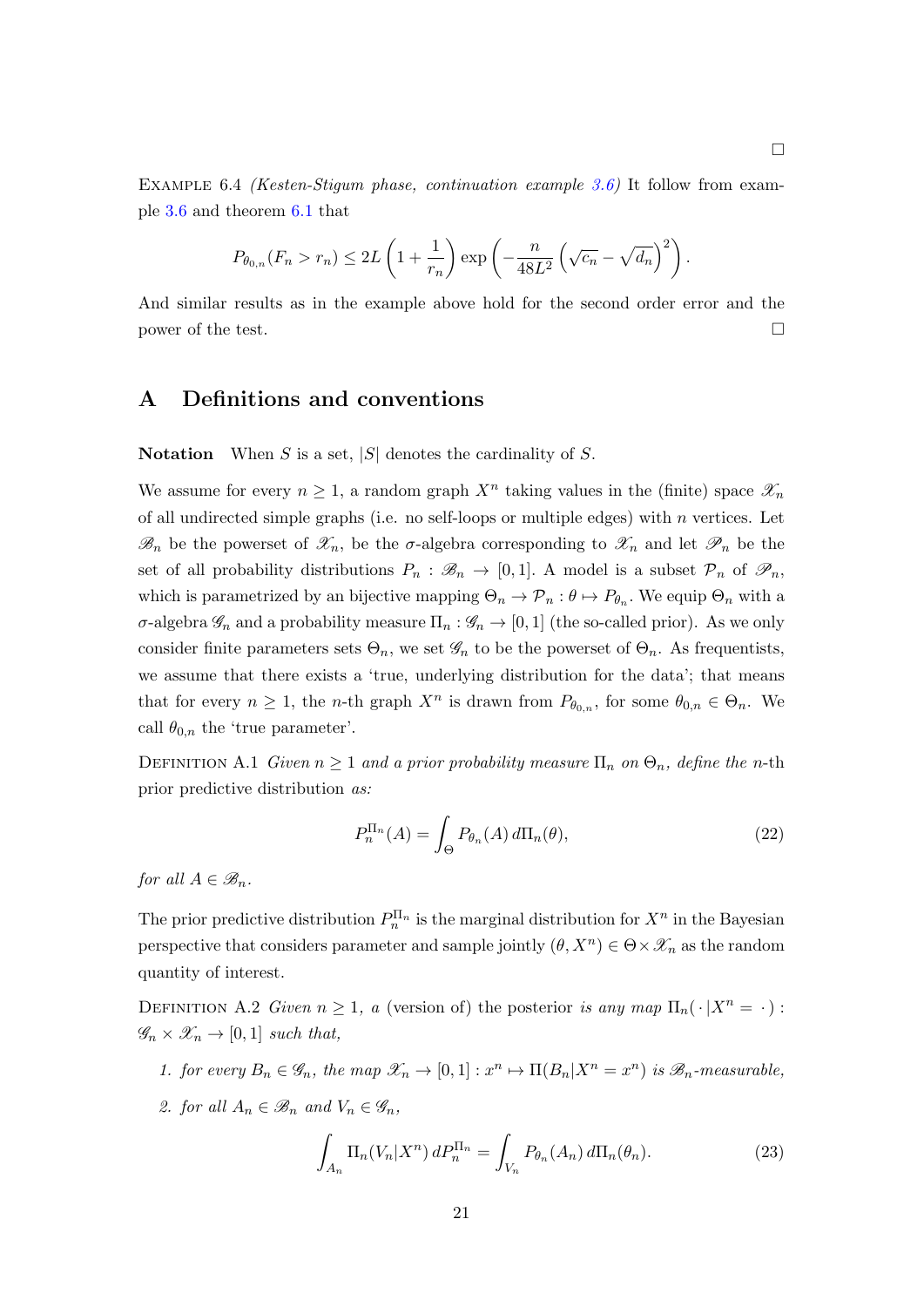Bayes's Rule is expressed through equality [\(23\)](#page-20-1) and is sometimes referred to as a 'disintegration' (of the joint distribution of  $(\theta_n, X^n)$ ). Because the models  $\mathscr{P}_n$  are dominated (denote the density of  $P_{\theta_n}$  by  $p_{\theta_n}$ ), the fraction of integrated likelihoods,

$$
\Pi(V_n|X^n) = \int_{V_n} p_{\theta_n}(X^n) d\Pi_n(\theta_n) / \int_{\Theta_n} p_{\theta_n}(X^n) d\Pi_n(\theta_n), \qquad (24)
$$

for all  $V_n \in \mathscr{G}_n$ ,  $n \geq 1$ .

For completeness sake, we include Kleijn, [2020,](#page-27-11) lemma 2.2, which plays an essential role in our theorems on posterior consistency.

<span id="page-21-1"></span>LEMMA A.3 For any  $B_n, V_n \in \mathscr{G}_n$  with  $\Pi_n(B_n) > 0$  and any measurable map  $\phi_n : \mathscr{X}_n \to$  $[0, 1],$ 

$$
\int P_{\theta_n} \Pi_n(V_n \mid X^n) d\Pi_n(\theta_n \mid B_n) \le \int P_{\theta_n}[\phi_n(X^n)] d\Pi_n(\theta_n \mid B_n) + \frac{1}{\Pi_n(B_n)} \int_{V_n} P_{\theta_n}[1 - \phi_n(X^n)] d\Pi_n(\theta_n).
$$

## <span id="page-21-0"></span>B Existence of suitable tests

Given  $n \geq 1$ , and two class assignment vectors  $\theta_{0,n}, \theta_n \in \Theta_n$ , we are interested in determining testing power, for which we need the likelihood ratio  $dP_{\theta_n}/dP_{\theta_{0,n}}$ .

Fix  $n \geq 1$ , and let  $X^n$  denote the random graph associated with  $\theta_{0,n} \in \Theta_n$ , and let  $\ell_0$ be the number of different labels of  $\theta_{0,n}$ , so  $\theta_{0,n} \in \Theta_{n,\ell_0}$ . Let  $\theta_n$  denote another element of  $\Theta_n$  and suppose  $\theta_n \in \Theta_{n,\ell}$ , for some  $\ell \in \mathcal{L}_n$  (which might or might not be equal to  $\ell_0$ ). Compare  $p_{\theta_{0,n}}(X^n)$  with  $p_{\theta_n}(X^n)$  in the likelihood ratio. Recall that the likelihood of  $\theta_n$  is given by,

$$
p_{\theta_n}(X^n) = \prod_{i < j} Q_{i,j;n}(\theta'_n)^{X_{ij}} (1 - Q_{i,j;n}(\theta'_n))^{1 - X_{ij}},
$$

where  $\theta'_n$  is a representation of  $\theta_n$  and

$$
Q_{i,j;n}(\theta'_n) = \begin{cases} p_n, & \text{if } \theta'_i = \theta'_j, \\ q_n, & \text{if } \theta'_i \neq \theta'_j. \end{cases}
$$

Let  $\theta'_{0,n}$  be a representation of  $\theta_{0,n}$  and  $\theta'_{n}$  a representation of  $\theta_{n}$ . Define two sets of edges, one consisting of all edges that connect within a class under  $\theta'_{0,n}$  and between classes under  $\theta'_n$ , and another consisting of all edges that connect between classes under  $\theta'_{0,n}$  and within a class under  $\theta'_n$ :

$$
D_{1,n} = \{(i,j) \in \{1,\ldots,n\}^2 : i < j, \ \theta'_{0,n,i} = \theta'_{0,n,j}, \ \theta'_{n,i} \neq \theta'_{n,j}\},
$$
  

$$
D_{2,n} = \{(i,j) \in \{1,\ldots,n\}^2 : i < j, \ \theta'_{0,n,i} \neq \theta'_{0,n,j}, \ \theta'_{n,i} = \theta'_{n,j}\}.
$$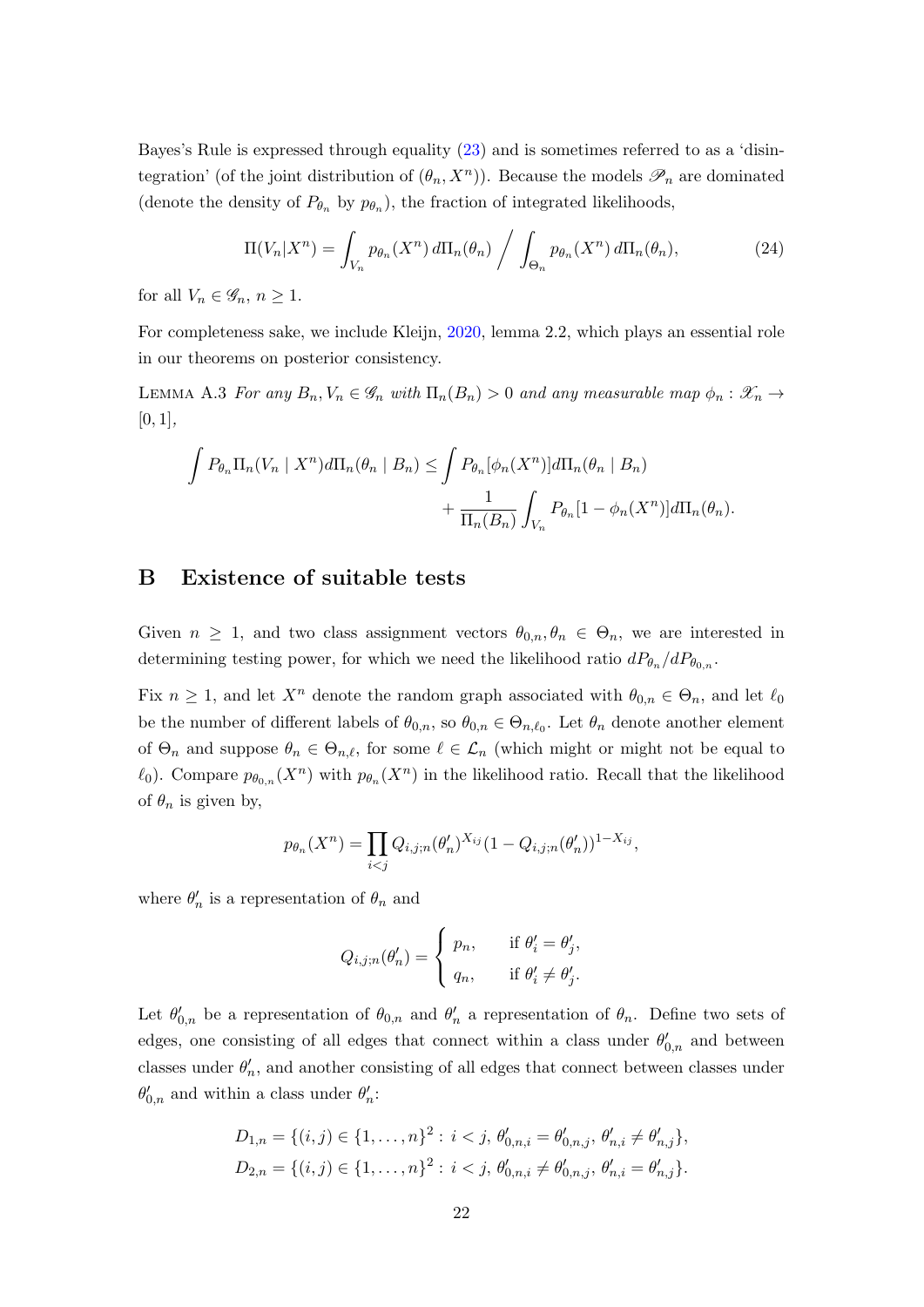Note that  $D_{1,n}$  and  $D_{2,n}$  do not depend on the chosen representations of  $\theta_{0,n}$  and  $\theta_n$ . Also define,

$$
(S_n, T_n) := \left(\sum\{X_{ij} : (i,j) \in D_{1,n}\}, \sum\{X_{ij} : (i,j) \in D_{2,n}\}\right),\,
$$

and note that, under  $P_{\theta_{0,n}}$  and  $P_{\theta_n}$ ,

<span id="page-22-1"></span>
$$
(S_n, T_n) \sim \begin{cases} \text{Bin}(|D_{1,n}|, p_n) \times \text{Bin}(|D_{2,n}|, q_n), & \text{if } X^n \sim P_{\theta_{0,n}}, \\ \text{Bin}(|D_{1,n}|, q_n) \times \text{Bin}(|D_{2,n}|, p_n), & \text{if } X^n \sim P_{\theta_n}. \end{cases}
$$
(25)

Since  $S_n$  and  $T_n$  are independent, the likelihood ratio is fixed as a product two exponentiated binomial random variables:

$$
\frac{p_{\theta_n}}{p_{\theta_{0,n}}}(X^n) = \left(\frac{1-p_n}{p_n} \frac{q_n}{1-q_n}\right)^{S_n-T_n} \left(\frac{1-q_n}{1-p_n}\right)^{|D_{1,n}|-|D_{2,n}|}\tag{26}
$$

<span id="page-22-0"></span>This gives rise to the following lemma:

LEMMA B.1 Let  $n \geq 1$ ,  $\theta_{0,n}, \theta_n \in \Theta_n$  be given. Then there exists a test function  $\phi_n$ :  $\mathscr{X}_n \to [0,1]$  such that,

$$
P_{\theta_{0,n}}\phi_n(X^n) + P_{\theta_n}(1 - \phi_n(X^n)) \le \rho(p_n, q_n)^{|D_{1,n}| + |D_{2,n}|}.
$$

**PROOF** The likelihood ratio test  $\phi_n(X^n)$  has testing power bounded by the Hellinger transform,

$$
P_{\theta_{0,n}}\phi_n(X^n) + P_{\theta_n}(1 - \phi_n(X^n)) \le P_{\theta_{0,n}}\left(\frac{p_{\theta_n}}{p_{\theta_{0,n}}}(X^n)\right)^{1/2},
$$

(see, e.g. Le Cam, [1986](#page-28-4) and Kleijn, [2020,](#page-27-11) lemma 2.7). Then

$$
P_{\theta_{0,n}}\left(\frac{p_{\theta_n}}{p_{\theta_{0,n}}}(X^n)\right)^{1/2} = P_{\theta_{0,n}}\left(\frac{p_n}{1-p_n}\frac{1-q_n}{q_n}\right)^{\frac{1}{2}(T_n-S_n)}\left(\frac{1-q_n}{1-p_n}\right)^{\frac{1}{2}(|D_{1,n}|-|D_{2,n}|)}
$$

$$
= Pe^{\frac{1}{2}\lambda_n S_n} Pe^{-\frac{1}{2}\lambda_n T_n}\left(\frac{1-q_n}{1-p_n}\right)^{\frac{1}{2}(|D_{1,n}|-|D_{2,n}|)},
$$

where  $\lambda_n := \log(1 - p_n) - \log(p_n) + \log(q_n) - \log(1 - q_n)$  and  $(S_n, T_n)$  are distributed binomially, as in the first part of [\(25\)](#page-22-1). Using the moment-generating function of the binomial distribution, we conclude that,

$$
P_{\theta_{0,n}}\left(\frac{p_{\theta_n}}{p_{\theta_{0,n}}}(X^n)\right)^{1/2} = \left(1 - p_n + p_n\left(\frac{1 - p_n}{p_n}\frac{q_n}{1 - q_n}\right)^{1/2}\right)^{|D_{1,n}|}
$$
  
 
$$
\times \left(1 - q_n + q_n\left(\frac{p_n}{1 - p_n}\frac{1 - q_n}{q_n}\right)^{1/2}\right)^{|D_{2,n}|}\left(\frac{1 - q_n}{1 - p_n}\right)^{\frac{1}{2}(|D_{1,n}| - |D_{2,n}|)}
$$
  
=  $\rho(p_n, q_n)^{|D_{1,n}| + |D_{2,n}|},$ 

which proves the assertion.  $\hfill \square$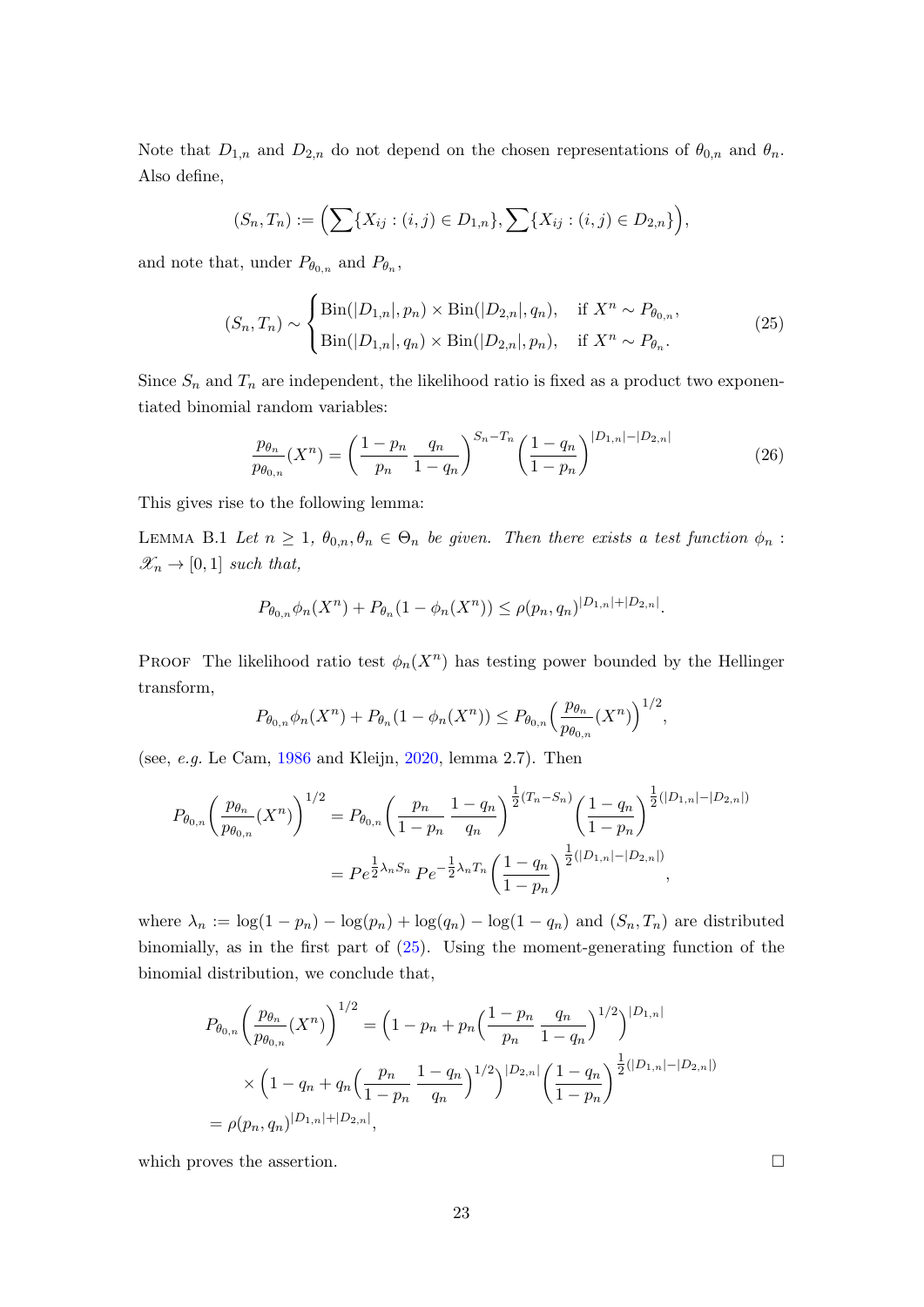## **B.1** The sizes of  $D_{1,n}$  and  $D_{2,n}$

Let  $\theta_n \in \Theta_{\mathbf{m}_{n,\ell}}$ . There are  $\frac{1}{2} \sum_{i=1}^{\ell} m_{n,\ell,i}(m_{n,\ell,i}-1)$  pairs  $(i, j), i < j$  with  $\theta_{n,i} = \theta_{n,j}$ . We have

$$
\frac{1}{2}n(m_{n,\ell,\min}-1) \leq \frac{1}{2}\sum_{i=1}^{\ell}m_{n,\ell,i}(m_{n,\ell,i}-1) \leq \frac{1}{2}n(m_{n,\ell,\max}-1).
$$

<span id="page-23-0"></span>LEMMA B.2 Under assumption [2.1,](#page-5-0)

$$
|D_{1,n} \cup D_{2,n}| \geq \frac{1}{2} n (m_{n,\ell_0 \wedge \ell, \min} - m_{n,\ell_0 \vee \ell, \max}).
$$

PROOF As there are at least  $\frac{1}{2}n(m_{n,\ell_0,\text{min}}-1)$  elements  $(i, j), i < j$  for which  $\theta_{0,n,i} =$  $\theta_{0,n,j}$  and at most  $\frac{1}{2}n(m_{n,\ell,\text{max}}-1)$  elements  $(i, j), i < j$  for which  $\theta_{n,i} = \theta_{n,j}$ , in case 1  $\frac{1}{2}n(m_{n,\ell_0,\text{min}}-1) > \frac{1}{2}$  $\frac{1}{2}n(m_{n,\ell,\text{max}}-1)$  going from  $\theta_{0,n}$  to  $\theta_n$  there are at least

$$
\frac{1}{2}n(m_{n,\ell_0,\min}-1) - \frac{1}{2}n(m_{n,\ell,\max}-1) = \frac{1}{2}n(m_{n,\ell_0,\min}-m_{n,\ell,\max})
$$

elements contributed to  $D_{1,n}$ .

In case  $\frac{1}{2}n(m_{n,\ell,\text{min}}-1) \geq \frac{1}{2}$  $\frac{1}{2}n(m_{n,\ell_0,\text{max}}-1)$  going from  $\theta_n$  to  $\theta_{0,n}$  there are at least 1  $\frac{1}{2}n(m_{n,\ell,\text{min}}-1)-\frac{1}{2}$  $\frac{1}{2}n(m_{n,\ell_0,\text{max}}-1) = \frac{1}{2}n(m_{n,\ell,\text{min}}-m_{n,\ell_0,\text{max}}).$ 

elements contributed to  $D_{2,n}$ . It follows from assumption [2.1](#page-5-0) that exactly one of these two options occurs. Hence we have that  $D_{1,n} \cup D_{2,n}$  consist of at least

$$
\frac{1}{2}n(m_{n,\ell_0\wedge\ell,\min}-m_{n,\ell_0\vee\ell,\max})
$$

elements.

REMARK B.3 The lower bound may be obtained. (Let  $1^{k_1}2^{k_2}\ldots l^{k_\ell}$  denote the label vector with  $k_1$  consecutive 1's, followed by  $k_2$  consecutive 2's, etc.) Consider an even  $\ell_0$  and let  $\ell = \ell_0/2$  and  $m = 2m_0$ ,  $m_{n,\ell_0}$  is the  $\ell_0$ -vector  $(m_0, \ldots, m_0)$ and  $m_{n,\ell}$  is the  $\ell$ -vector  $(m, \ldots, m)$ . Let  $\theta_{0,n} = (1^{m_0} 2^{m_0} \ldots \ell_0^{m_0}) \in \Theta_{m_{n,\ell_0}}$  and  $\theta_n = (1^{2m_0} 2^{2m_0} \dots (\ell_0/2)^{2m_0}) \in \Theta_{m_{n,\ell}}$ . Note that when  $\theta_{0,n,i} = k$ , then  $\theta_{n,i} = \lceil k/2 \rceil$ . It follows that  $D_{1,n}$  is an empty set in this case. On the other hand, if  $\theta_{0,n,i} = 2k+1$ and  $\theta_{0,n,j} = 2k + 2$  with  $k \in \{0, ..., \ell_0/2 - 1\}$ , then  $\theta_{n,i} = \theta_{n,j} = k + 1$ . There are 1  $\frac{1}{2} \ell_0 m_0^2 = \frac{1}{2}$  $\frac{1}{2}nm_0 = \frac{1}{2}$  $\frac{1}{2}n|m_0 - m|$  of such combinations. Hence  $\#D_{2,n} = \frac{1}{2}$  $\frac{1}{2}n|m_0 - m|$  and the lower bound is actually achieved.

Obviously, the bound above is useless when  $\theta_n$  and  $\theta_{0,n}$  both belong to the same set  $\Theta_{n,\ell}$ .

<span id="page-23-1"></span>The following lemma relates the number of elements in  $D_{1,n} \cup D_{2,n}$  to the  $r_n$ -distance (eq. [\(14\)](#page-10-2)) between  $\theta_{0,n}$  and  $\theta_n$ .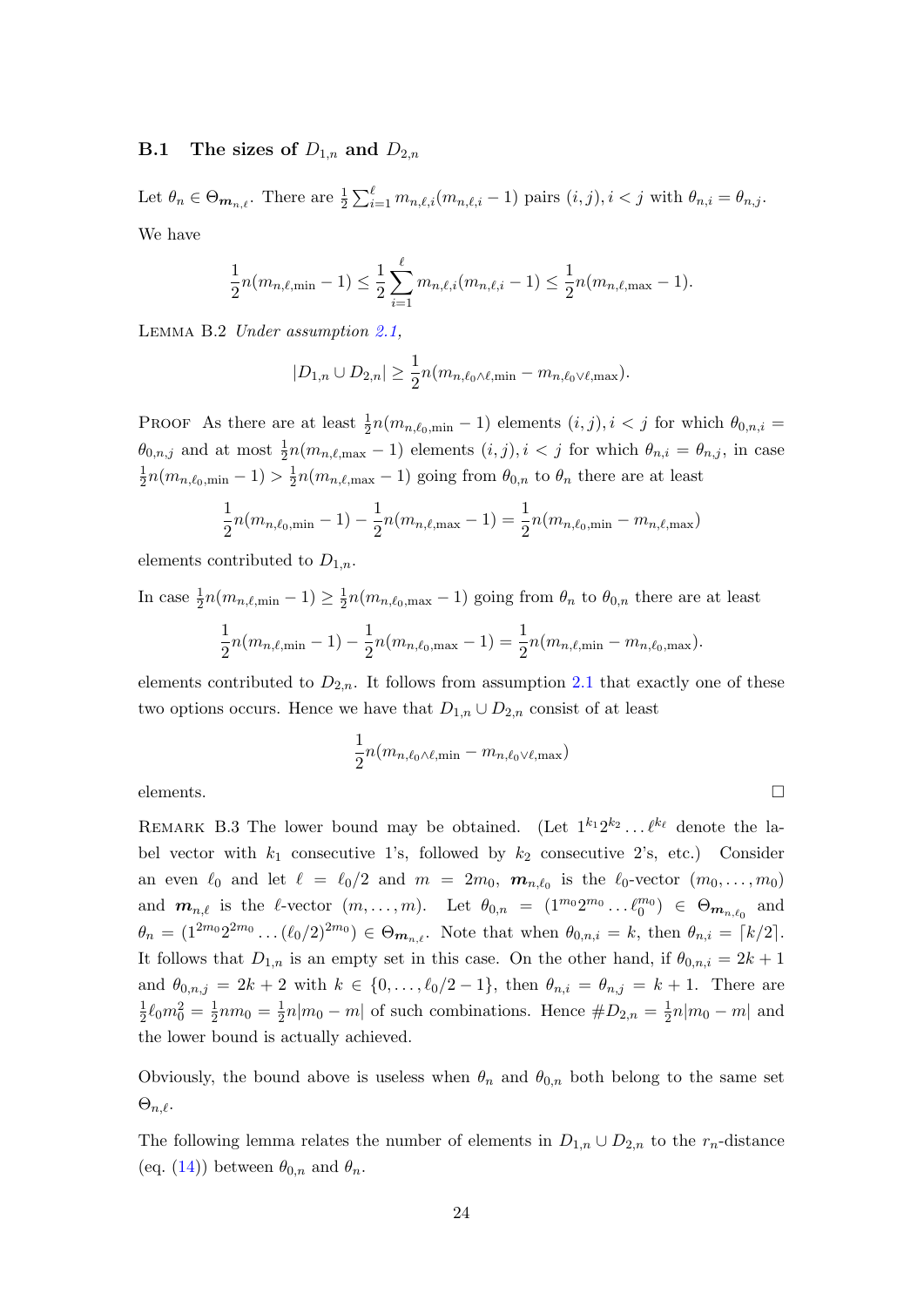LEMMA B.4 For  $\theta_{0,n}, \theta_n \in \Theta_{n,\ell_0}$  with  $r = r_n(\theta_{0,n}, \theta_n)$ , we have

$$
|D_{1,n} \cup D_{2,n}| \geq 2r(m_{n,\ell_0,\min} - r)^{+},
$$

where for a real number  $x, x^+ = \max\{0, x\}.$ 

PROOF Let  $\theta'_{0,n}$  and  $\theta'_{n}$  be representations of  $\theta_{0,n}$  and  $\theta_{n}$ , respectively, so that  $r'_n(\theta'_{0,n},\theta'_n) = r$ . There are  $s,t \in \{1,\ldots,\ell_0\}$ ,  $s \neq t$  so that there are exactly r vertices with  $\theta'_{0,n}$ -label s and  $\theta'_{n}$ -label t. Clearly, when this happens,  $m_{n,\ell_0,s} \geq r$ , and trivially,  $m_{n,\ell_0,s} \geq m_{n,\ell_0,1} \geq m_{n,\ell_0,\min}$ . It follows that  $D_{1,n}$  has at least  $r(m_{n,\ell_0,s} - r) \geq$  $r(m_{n,\ell_0,\text{min}} - r)^+$  elements. Using that  $D_{1,n}$  and  $D_{2,n}$  are disjoint and reversing the role of  $\theta_{0,n}$  and  $\theta_n$  and  $D_{1,n}$  and  $D_{2,n}$  gives  $|D_{1,n} \cup D_{2,n}| \geq 2r(m_{n,\ell_0,\text{min}} - r)^+$ .

## **B.2** The distance  $r_n$  and the sets  $V_{n,\ell,k}$

<span id="page-24-0"></span>LEMMA B.5 Let  $\ell \leq \ell'$ . Let  $\theta \in \Theta_{m_{n,\ell}}$  and  $\eta \in \Theta_{\tilde{m}_{n,\ell'}}$ . The distance  $r_n(\theta, \eta)$  is bounded by  $m_{n,\ell,\ell}/2$ , which in turn is bounded by  $m_{n,\ell,\max}/2$ .

PROOF Note that  $\theta$  (*η*, resp.) is characterised by the partition of  $\{1, \ldots, n\}$  in  $\ell$  ( $\ell'$ , resp.) sets of sizes  $m_{n,\ell,1}, \ldots, m_{n,\ell,\ell}$  ( $\tilde{m}_{n,\ell',1}, \ldots, \tilde{m}_{n,\ell',\ell'}$ , resp.). Vice versa, for such a partition, one can define a labelling, by assigning a label to each set in the partition, and giving each element of the set that label. Define

$$
\Xi_{\theta} = \{ \{i : \theta'_i = a \} : a \in \{1, \ldots, \ell\} \},
$$

note that  $\Xi_{\theta}$  is independent of the representation, and define  $\Xi_{\eta}$  similarly. Now note that there are at most  $\ell$  pairs of sets  $(A, B), A \in \Xi_{\theta}, B \in \Xi_{\eta}$  with  $|A \cap B| > m_{n,\ell,\ell}/2$ , because  $\Xi_{\theta}$  consists of  $\ell$  elements and  $\Xi_{\eta}$  consists of  $\ell' \geq \ell$  elements, and if there are more than  $\ell$  such pairs, then there is an A in  $\Xi_{\theta}$  and two different  $B_1, B_2$  in  $\Xi_{\eta}$  such that  $A \cap B_1$  and  $A \cap B_2$  have more than  $m_{n,\ell,\ell}/2$  elements. But  $B_1$  and  $B_2$  are disjoint, so A has more than  $m_{n,\ell,\ell}$  elements, which is a contradiction.

Let  $(A_1, B_1), \ldots, (A_k, B_k)$  the pairs with  $|A_i \cap B_i| > m_{n,\ell,\ell}/2$ , with  $k \leq \ell (\leq \ell')$ . Define a label  $\theta' \in \theta$  by assigning label i to the sets  $A_i, i \in \{1, ..., k\}$  and the remaining  $\ell - k$ labels to the remaining sets in the partition  $\Xi_{\theta}$  and define  $\eta' \in \eta$  similarly by assigning label *i* to the sets  $B_i$ ,  $i \in \{1, ..., k\}$  and the remaining  $\ell' - k$  labels to the remaining sets in  $\Xi_{\eta}$ . It follows that  $r(\theta, \eta) \leq r(\theta', \eta') \leq m_{n,\ell,\ell}/2$ . By the definition of  $m_{n,\ell,\max}$ ,  $m_{n,\ell,\ell} \leq m_{n,\ell,\text{max}}$ .

Let  $\theta \in \Theta_{m_{n,\ell}}$  and define  $V_{n,\ell,k}(\theta) = {\eta \in \Theta_{n,\ell} : r_n(\theta, \eta) = k}.$ 

<span id="page-24-1"></span>LEMMA B.6 Let  $\theta \in \Theta_{m_n}$ , and  $k \leq m_{n,\ell,1}$ . Then

<span id="page-24-2"></span>
$$
|V_{n,\ell,k}(\theta)| \le 2^{k\ell(\ell-1)} \binom{n(\ell-1)}{\ell(\ell-1)k} \le \left(\frac{2en}{k\ell}\right)^{\ell(\ell-1)k}.\tag{27}
$$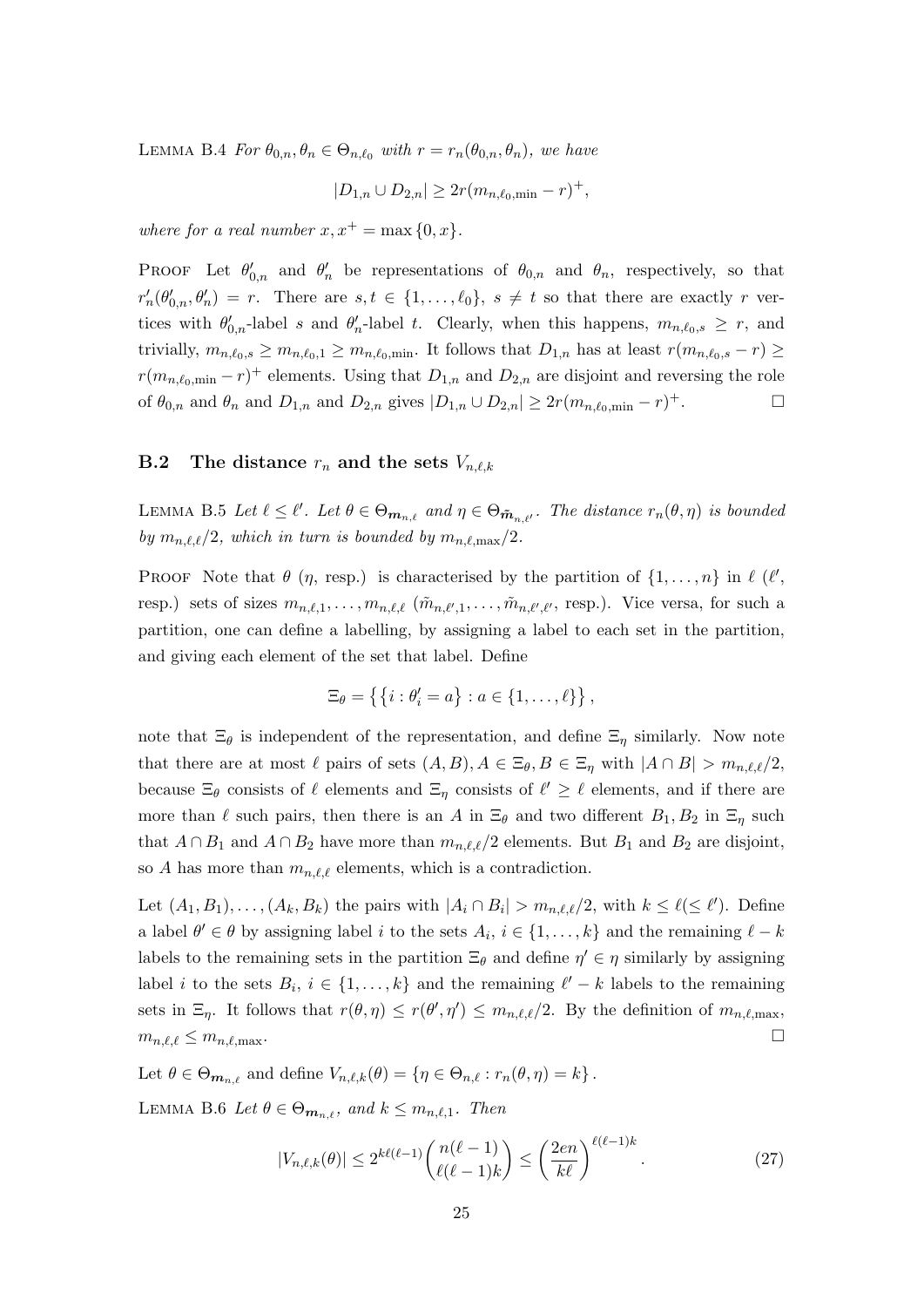Note that eq. [\(27\)](#page-24-2) is well defined when  $k \leq n$ , which is the case when  $k \leq m_{n,\ell,1}$ .

PROOF When  $\ell = 1$ , the lemma is trivial. Let  $\ell > 1$ . Choose a representation  $\theta'$  of  $\theta$ so that exactly  $m_{n,\ell,i}$  labels of  $\theta'$  are  $i, i \in \{1, \ldots, \ell\}$ . Let us count the number of ways in which we can change the labelling  $\theta'$  into a label  $\eta'$ , while keeping  $r_n(\theta', \eta') \leq k$ . Let  $i, j \in \{1, \ldots, \ell\}, i \neq j$ . We can choose  $\binom{m_{n,\ell,i}}{k}$  vertices with  $\theta'$ -label i and either retain the label i or give them them the label j. This is possible in  $2^k$  ways. There are  $\ell - 1$ labels  $j \neq i$ , and there are  $\ell$  labels i. Hence  $V_{n,\ell,k}$  has at most

$$
2^{k\ell(\ell-1)}\prod_{i=1}^{\ell} \binom{m_{n,\ell,i}}{k}^{\ell-1}
$$

elements.

Using  $\binom{a}{b}$  $\binom{a}{b}\binom{c}{d} \leq \binom{a+c}{b+d}$  $\binom{a+c}{b+d}$ , the number of elements in  $V_{n,\ell,k}$  is bounded by

$$
2^{k\ell(\ell-1)} \binom{n(\ell-1)}{\ell(\ell-1)k}.
$$

Equation  $(27)$  is in turn bounded by

$$
\left(\frac{2en}{k\ell}\right)^{\ell(\ell-1)k}.
$$

**B.3** The distance  $m_n$ 

<span id="page-25-0"></span>The distance  $m_n$ , restricted to  $\Theta_{n,\ell}$  has the following relationship with  $r_n$ : LEMMA B.7 For all  $\theta, \eta \in \Theta_{n,\ell}$ ,

<span id="page-25-1"></span>
$$
r_n(\theta, \eta) \le m(\theta, \eta) \le \ell(\ell - 1)r_n(\theta, \eta). \tag{28}
$$

PROOF When  $\ell = 1$ ,  $\Theta_{n,\ell}$  consist of only one element, and eq. [\(28\)](#page-25-1) is trivial. Now suppose  $\ell > 1$ . Every representation  $\theta'$  of  $\theta$  and  $\eta'$  of  $\eta$  statifies  $r'_n(\theta', \eta') \ge r_n(\theta, \eta) =: r$ . Hence, for fixed representations  $\theta'$  and  $\eta'$ , there are at least r vertices with  $\theta'$  label a have  $\eta'$  label b, for some  $a, b \in \{1, ..., \ell\}, a \neq b$ . Hence  $m'_n(\theta', \eta') \geq r$ . So  $m_n(\theta, \eta) \geq r$ . On the other hand, if  $\theta'$  and  $\eta'$  are representations of  $\theta$  and  $\eta$ , respectively, such that  $r'_{n,\ell}(\theta',\eta') = r_{n,\ell}(\theta,\eta) =: r$ , then there are at most r vertices with  $\theta'$  label 1, that have  $\eta'$  label 2, and at most r vertices with  $\theta'$  label 1 that have  $\eta'$  label 3, etc. As there are  $\ell - 1$  labels not equal to 1, and  $\theta'$  has  $\ell$  labels,  $m(\theta, \eta) \leq m'(\theta', \eta') \leq \ell(\ell - 1)r$ .

 $\Box$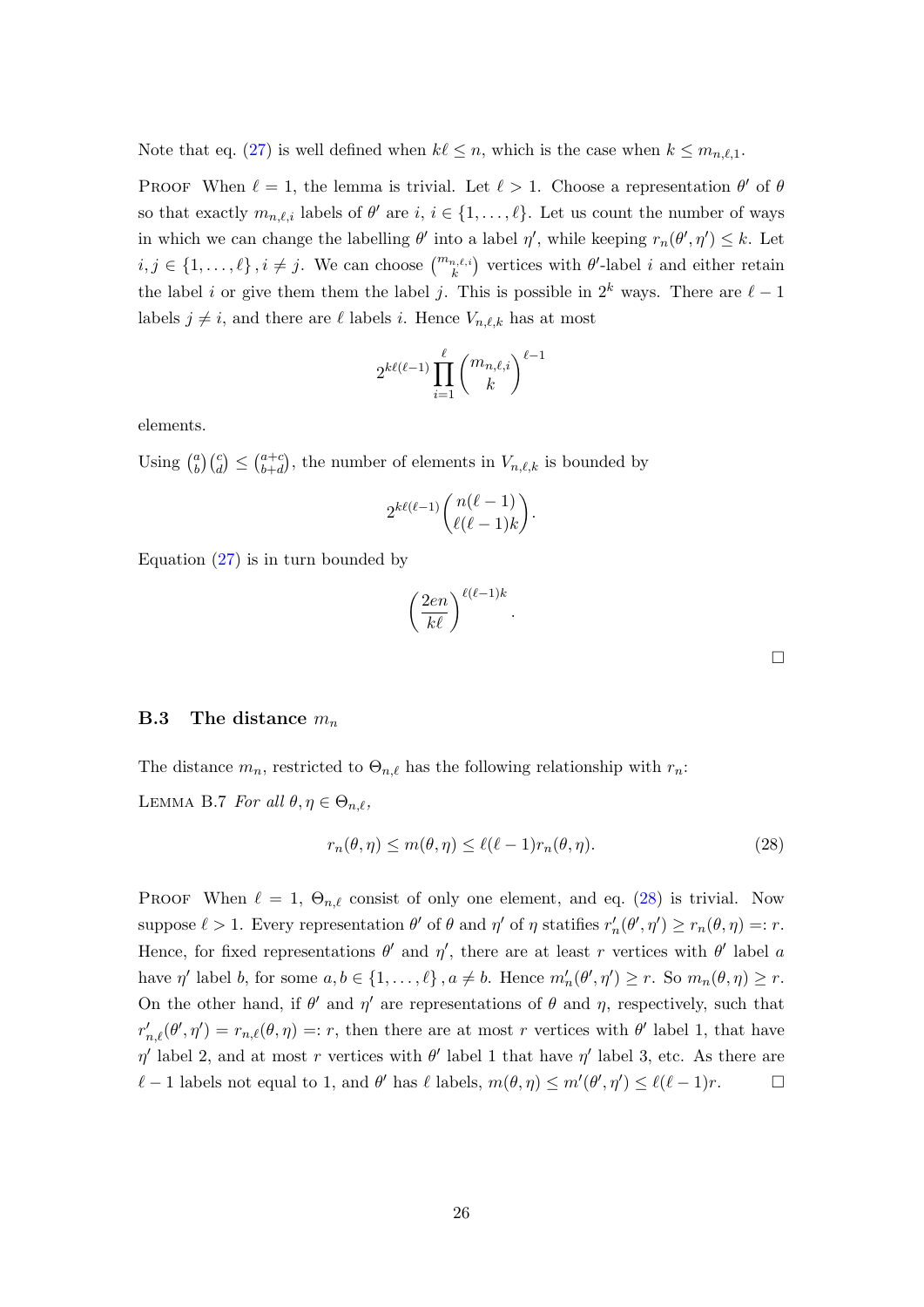# <span id="page-26-1"></span>C Auxiliary lemmas

<span id="page-26-4"></span>LEMMA C.1 Let  $C \geq 2$ . For all  $x \geq \sqrt{2/C}$ ,

$$
\frac{e^{-Cx}}{1 - e^{-x}} \le e^{-Cx/4}.
$$

PROOF Note that

$$
1 - e^{-x} = \int_0^x e^{-y} dy
$$

$$
\geq x e^{-x}.
$$

Using this and the fact that  $C - 1 \ge C/2$ , we see that

$$
\frac{e^{-Cx}}{1 - e^{-x}} \le \frac{e^{-Cx}}{xe^{-x}} = \frac{e^{-(C-1)x}}{x} \le \frac{e^{-Cx/2}}{x} = \frac{e^{-Cx/4}}{x}e^{-Cx/4}.
$$

As  $x \geq \sqrt{2/C}$  is equivalent to  $Cx/4 \geq x^{-1/2}$  and  $x > 0$ , we have

$$
\frac{e^{-Cx}}{1 - e^{-x}} \le x^{-1} e^{-x^{-1}/2} e^{-Cx/4}.
$$

One verifies that  $f(y) = ye^{-y/2}$  attains its maximum on R at  $y = 2$  and  $f(2) = 2/e < 1$ . It now follows that

$$
\frac{e^{-Cx}}{1 - e^{-x}} \le e^{-Cx/4}.
$$

<span id="page-26-2"></span>LEMMA C.2 For  $x \in [0,1], \sqrt{2}$  $1-x \leq 1-x/2$ .

PROOF Define  $f(x) = \sqrt{1-x}$  and  $g(x) = 1 - x/2$ . Note that  $f(0) = g(0)$  and  $f'(x) =$  $-\frac{1}{2}$  $\frac{1}{2\sqrt{1-x}} \leq -\frac{1}{2} = g'(x)$ , for all  $x \in [0,1]$ . It follows that  $g(x) \geq f(x)$  for all  $x \in [0,1]$ .  $\Box$ LEMMA C.3 For all positive integers r and real numbers  $x > -r$ ,  $(1 + x/r)^r \le e^x$ .

<span id="page-26-3"></span>PROOF Let for  $x > -r$ ,  $f(x) = r \log(1 + x/r)$  and  $g(x) = x$ . Then  $f'(x) = \frac{1}{1 + x/r}$  and  $g'(x) = 1$ . It follows that  $f'(x) \leq g'(x)$ , when  $x \geq 0$ ,  $f'(x) > g'(x)$  when  $-n < x < 0$ and  $f(0) = g(0)$ . It follows that  $f(x) \le g(x)$  for all  $x > -r$ . As  $y \to e^y$  is increasing, for all real y, it follows that for all  $x > -n$ ,  $(1 + x/r)^r = e^{f(x)} \le e^{g(x)} = e^x$ . — Первый проста в сервести проста в сервести проста в сервести проста в сервести проста в сервести проста в<br>В сервести проста в сервести проста в сервести проста в сервести проста в сервести проста в сервести проста в

## References

<span id="page-26-0"></span>Abbe, E. (2018). "Community Detection and Stochastic Block Models: Recent Developments". In: Journal of Machine Learning Research 18.177, pp. 1–86. URL: [http:](http://jmlr.org/papers/v18/16-480.html) [//jmlr.org/papers/v18/16-480.html](http://jmlr.org/papers/v18/16-480.html).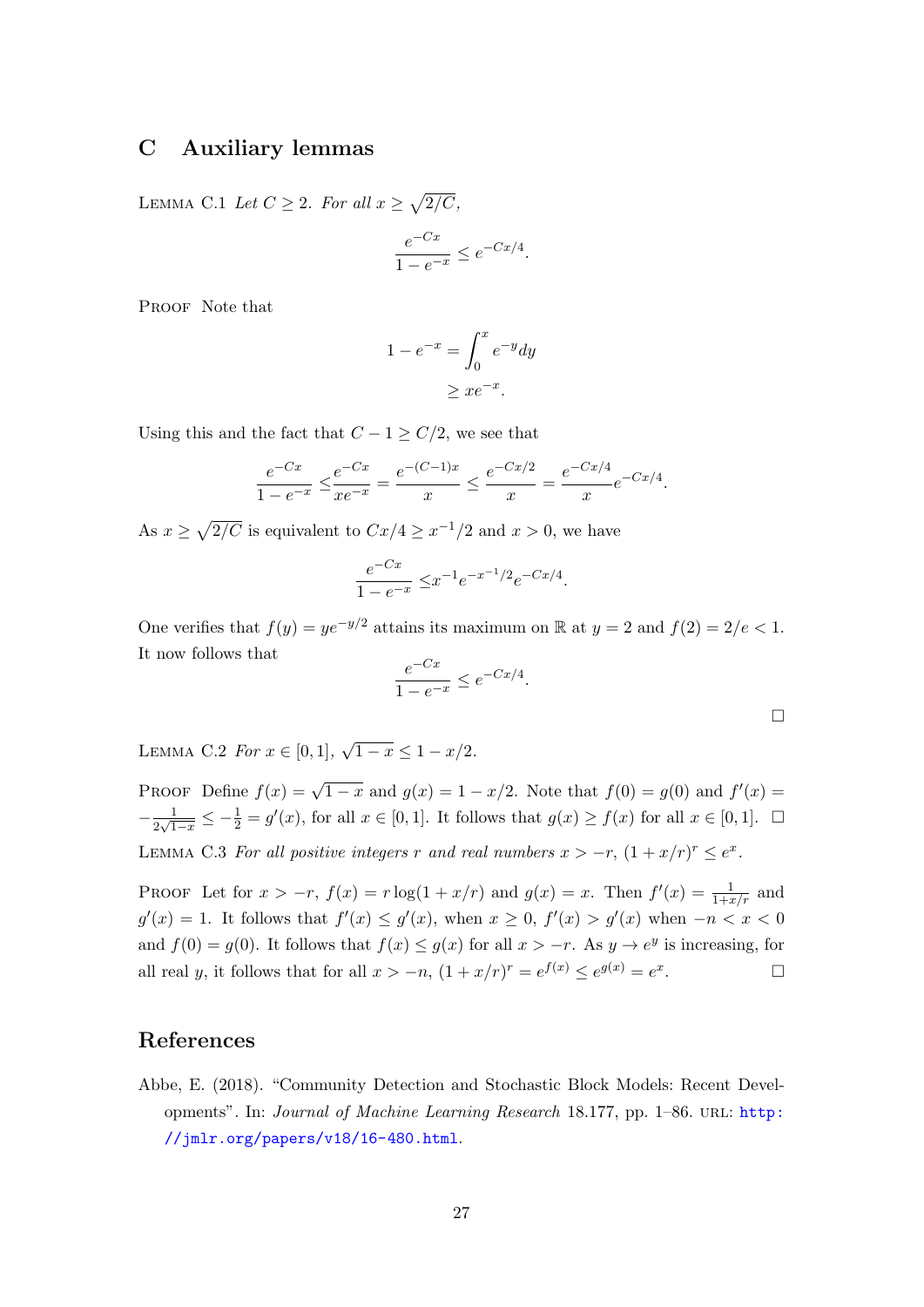- <span id="page-27-3"></span>Abbe, E. and C. Sandon (2015). "Community Detection in General Stochastic Block models: Fundamental Limits and Efficient Algorithms for Recovery". In: 2015 IEEE 56th Annual Symposium on Foundations of Computer Science, pp. 670–688. DOI: [10.1109/FOCS.2015.47](https://doi.org/10.1109/FOCS.2015.47).
- <span id="page-27-4"></span>Abbe, Emmanuel and Colin Sandon (2018). "Proof of the Achievability Conjectures for the General Stochastic Block Model". In: Communications on Pure and Applied Mathematics 71.7, pp. 1334-1406. DOI: [10.1002/cpa.21719](https://doi.org/10.1002/cpa.21719).
- <span id="page-27-8"></span>Channarond, A., J.-J. Daudin, and S. Robin (2012). "Classification and estimation in the Stochastic Blockmodel based on the empirical degrees". In: Electron. J. Statist. 6, pp. 2574-2601. DOI: [10.1214/12-EJS753](https://doi.org/10.1214/12-EJS753).
- <span id="page-27-0"></span>Chen, Jingchun and Bo Yuan (2006). "Detecting functional modules in the yeast proteinprotein interaction network". In: *Bioinformatics* 22.18, pp. 2283–2290. DOI: [10.](https://doi.org/10.1093/bioinformatics/btl370) [1093/bioinformatics/btl370](https://doi.org/10.1093/bioinformatics/btl370).
- <span id="page-27-2"></span>Cline, M.S. et al. (2007). "Integration of biological networks and gene expression data using Cytoscape". In: Nature protocols 2.10, pp. 2366–2382. ISSN: 1750-2799. DOI: [10.1038/nprot.2007.324](https://doi.org/10.1038/nprot.2007.324).
- <span id="page-27-10"></span>Freedman, D. (1999). "On the Bernstein-Von Mises Theorem with Infinite-Dimensional Parameters". In: The Annals of Statistics 27.4, pp. 1119–1140. ISSN: 00905364. URL: <http://www.jstor.org/stable/120155>.
- <span id="page-27-7"></span>Gao, C., A.W. van der Vaart, and H.H. Zhou (2019). "A General Framework for Bayes Structured Linear Models". In: Annals of Statistics (accepted). url: [https://www.](https://www.e-publications.org/ims/submission/AOS/user/submissionFile/27372?confirm=67ba2787) [e - publications . org / ims / submission / AOS / user / submissionFile / 27372 ?](https://www.e-publications.org/ims/submission/AOS/user/submissionFile/27372?confirm=67ba2787) [confirm=67ba2787](https://www.e-publications.org/ims/submission/AOS/user/submissionFile/27372?confirm=67ba2787).
- <span id="page-27-6"></span>Geng, J., A. Bhattacharya, and D. Pati (2019). "Probabilistic Community Detection With Unknown Number of Communities". In: Journal of the American Statistical Association 114.526, pp. 893-905. DOI: [10.1080/01621459.2018.1458618](https://doi.org/10.1080/01621459.2018.1458618).
- <span id="page-27-5"></span>Ghosh, P., D. Pati, and A. Bhattacharya (2019). "Posterior Contraction Rates for Stochastic Block Models". In: Sankhya A. ISSN: 0976-8378. DOI: [10.1007/s13171-](https://doi.org/10.1007/s13171-019-00180-5) [019-00180-5](https://doi.org/10.1007/s13171-019-00180-5).
- <span id="page-27-1"></span>Holland, P. W., K. B. Laskey, and S. Leinhardt (1983). "Stochastic blockmodels: First steps". In: Social Networks 5.2, pp. 109–137. issn: 0378-8733. doi: [https://doi.](https://doi.org/https://doi.org/10.1016/0378-8733(83)90021-7) [org/10.1016/0378-8733\(83\)90021-7](https://doi.org/https://doi.org/10.1016/0378-8733(83)90021-7).
- <span id="page-27-11"></span>Kleijn, B. J. K. (2020). "Frequentist validity of Bayesian limits". In: Annals of Statistics (accepted). url: [https://www.e-publications.org/ims/submission/AOS/user/](https://www.e-publications.org/ims/submission/AOS/user/submissionFile/34072?confirm=0095591e) [submissionFile/34072?confirm=0095591e](https://www.e-publications.org/ims/submission/AOS/user/submissionFile/34072?confirm=0095591e).
- <span id="page-27-9"></span>Kleijn, B. J. K. and J. van Waaij (2018). "Recovery, detection and confidence sets of communities in a sparse stochastic block model". In:  $arXiv$  e-prints. arXiv: [1810.](https://arxiv.org/abs/1810.09533) [09533](https://arxiv.org/abs/1810.09533).